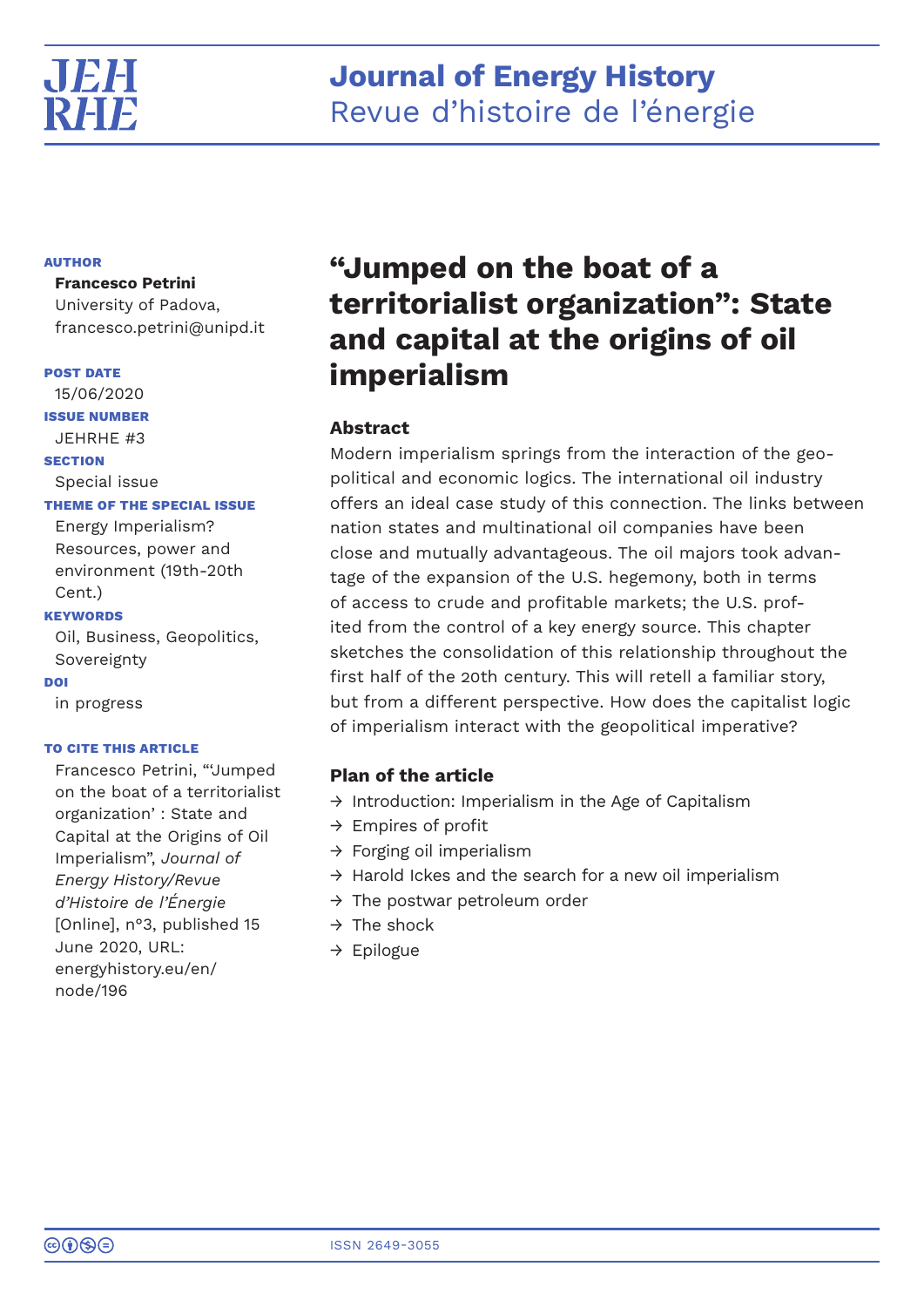# **INTRODUCTION: IMPERIALISM IN THE AGE OF CAPITALISM**

- In his 1939 essay 'The Jews and Europe', Max Horkheimer wrote that "whoever is not willing to talk about capitalism should also keep quiet about fascism".**1** As Alex Callinicos comments, "I think Horkheimer was right about fascism, but his remark could be applied to imperialism: modern imperialism is capitalist imperialism".**<sup>2</sup>** 1
- Imperialism a process of territorial expansion, through coercive and/or hegemonic means, of a political entity characterized by asymmetric power relations between a centre and a periphery – dates back to the dawn of political history and it has been driven by a multitude of factors, including human nature and, first and foremost, power politics. Yet there is a specificity of modern imperialism that cannot be ignored: imperialism in the modern era, say at least since the 1870s but we might maybe go back to 17th-century Holland, is understandable only in close connection with the development of capitalism. This does not deny the importance of geopolitics. Yet, at the same time, it is impossible to understand imperialism – and international relations– without considering the interaction of geopolitical and socioeconomic factors.**<sup>3</sup>** 2
- As Alex Callinicos writes: "capitalist imperialism is constituted by the intersection of two forms of competition, namely economic and geopolitical".**<sup>4</sup>** 3

From this perspective, modern (capitalist) imperialism is the result of two mutually influencing forces. One is the continuation of Great power military and territorial competition that had characterized Europe since the 15th century. The other is capitalist logic: the inherently expansionist and competitive nature of capitalism which fuels inter-capitalist rivalries and those between the owners of capital and the wage earners. The latter conflict sometimes is diverted into aggressive foreign policy (social imperialism).**<sup>5</sup>**

4

5

6

Giovanni Arrighi and David Harvey have delved into the dialectical relationship between the "territorial" and the "capitalist" logic of power. As Harvey wrote:

The fundamental point is to see the territorial and the capitalist logics of power as distinct from each other. Yet it is also undeniable that the two logics intertwine in complex and sometimes contradictory ways. […] The relation between these two logics should be seen, therefore, as problematic and often contradictory (that is, dialectical) rather than as functional or one-sided. This dialectical relation sets the stage for an analysis of capitalist imperialism in terms of the intersection of these two distinctive but intertwined logics of power. The difficulty for concrete analyses of actual situations is to keep the two sides of this dialectic simultaneously in motion and not to lapse into either a solely political or a predominantly economic mode of argumentation.**<sup>6</sup>**

It follows that, to understand imperialism, it is essential to investigate the relation between political power and big business, the sphere of relations that Braudel identified with capitalism *tout court.***7** In this domain, one walks a

**<sup>1</sup>** Max Horkheimer, "Die Juden und Europa", *Zeitschrift für Sozialforschung* vol. VII/1939 (New York: Institute of Social Research, 1940), 115. English translation available at: https:// thecharnelhouse.org/2015/03/20/the-jews-and-europe/ (accessed 09/06/2020).

**<sup>2</sup>** Alex Callinicos, *Imperialism and Global Political Economy* (Cambridge: Polity Press, 2009), 10.

**<sup>3</sup>** This is the argument put forward by Peter Gowan in his review of John J. Mearsheimer *The Tragedy of Great Power Politics*: Peter Gowan, "A Calculus of Power", New Left Review, n° 16, 2002. The intersection of the social and the geopolitical as crucial in understanding international relations, is at the foundation of the "uneven and combined development" approach; for an introduction see Justin Rosenberg, "Isaac Deutscher and the Lost History of International Relations", *New Left Review*, n° 215, 1996.

**<sup>4</sup>** Callinicos, *Imperialism*, 15 (cf. note 2).

**<sup>5</sup>** Geoff Eley, "Defining social imperialism: use and abuse of an idea", *Social History*, vol. 1, 1976.

**<sup>6</sup>** David Harvey, *The New Imperialism* (Oxford: Oxford UP, 2003), 29-30.

**<sup>7</sup>** "Capitalism only triumphs when it becomes identified with the State, when it is the State". The zone in which big business meet the power of the State is – Braudel adds – "the zone of the anti-market, where the great predators roam and law of the jungle operates. This – today and in the past, before and after the industrial revolution – is the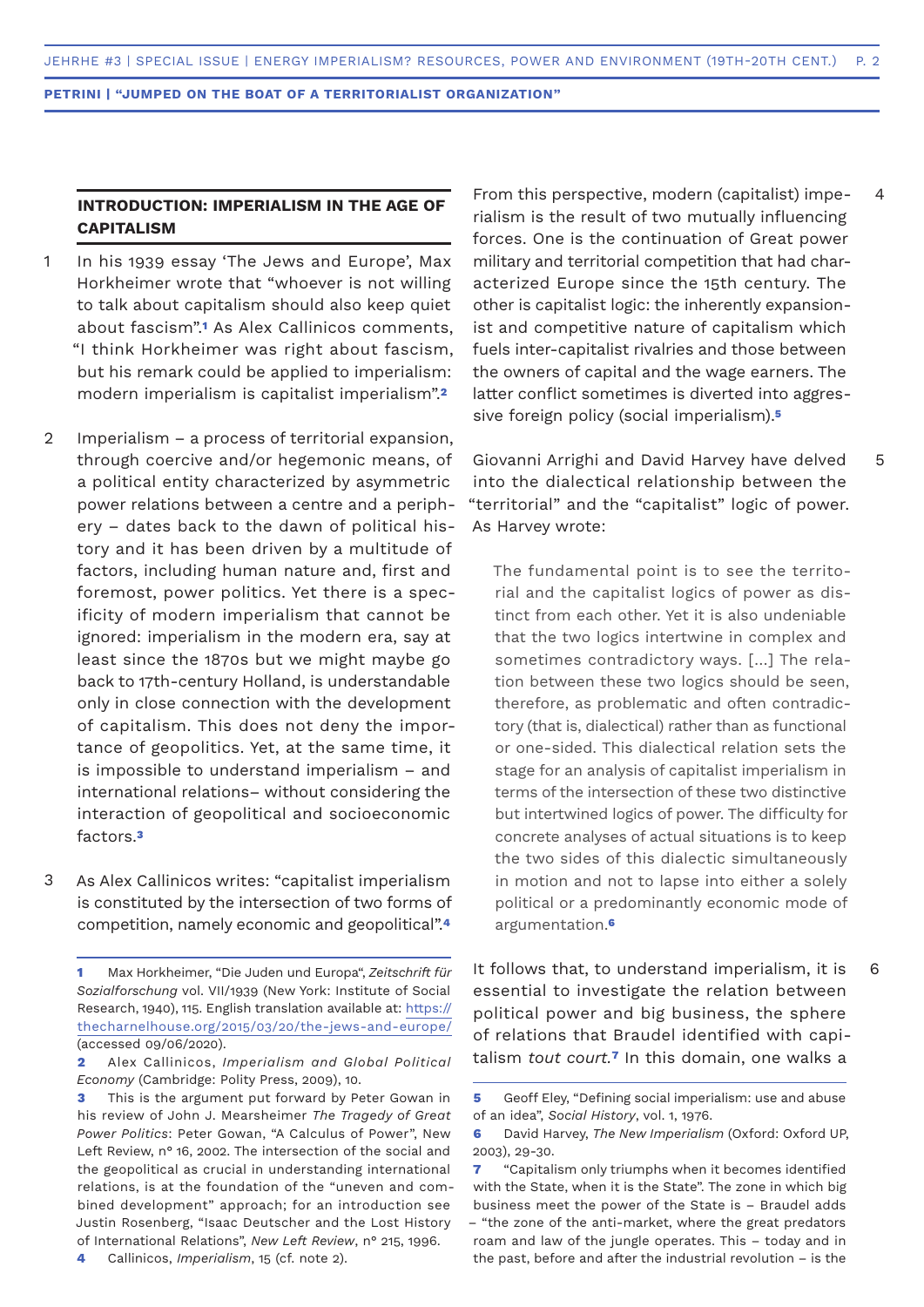fine line between two binary views. In one, cultivated in some corners of the Marxist tradition, the government is seen as the executor of the will of the ruling class, an instrument manipulated by the bourgeoisie. This conception denies any autonomy of the state with regards to the dominant social forces, reducing the motivations behind public policy to direct economic interests.**<sup>8</sup>** But, as Callinicos notes, even the Bush-Cheney administration – "memorably described by Mike Davis as the executive committee of the American Petroleum Institute" – cannot be portrayed as exclusively driven by the demands of Halliburton.**<sup>9</sup>**

- At the other pole is the liberal view of the state as a neutral ground, mediating between civil society and the national community,**10** a view marred by a blindness to the conflictual nature of politics and social relations.**11** For this reason, such an approach cannot stand the test of the empirical reality. 7
- This raises the need for a more nuanced point of view. 8
- The international oil industry offers an ideal case study. As we shall see, the links between the nation state and multinational oil companies have been 9

real home of capitalism." (Fernand Braudel, *Afterthoughts on Material civilization and Capitalism* (Baltimore: The Johns Hopkins UP, 1977), 64; Idem, *Civilization and Capitalism, 15th-18th Century: Vol. II. The Wheels of Commerce* (London: Collins, 1982), 230, italics added).

**8** "The literature on imperialism and empire too often assumes an easy accord between them: that political-economic processes are guided by the strategies of state and empire and that states and empires always operate out of capitalistic motivations". Harvey, *The New Imperialism*, 29 (cf. note 6).

**9** Callinicos, *Imperialism*, 15 (cf. note 2). Halliburton is a U.S.-based multinational company, active in the oil field service sector.

**10** For a critique of this point of view see Ralph Miliband, *The State in Capitalist Society* (New York: Basic Books, 1969), chapter 4.

**11** As McCormick has written, it is "the American Dream" view which sees decision-making as "the end product of numerous private, voluntary, democratic groups competing with each other in a relatively coequal way", thus substituting "the mystification of self-evident truths […] for systematic exploration". (Thomas J. McCormick, "Drift or Mastery? A Corporatist Synthesis for American Diplomatic History", *Reviews in American History*, n° 4, 1982, 321).

close. The relationship is summarised by the title of this chapter, drawn from Giovanni Arrighi's *Long 20th Century*, from a paragraph which discusses the role of Genoese merchant bankers in the late 16th century (*nobili vecchi*) and the Rothschilds during the 19th. He describes the reciprocity between politics and business during the capitalist era, leaving space for the autonomy of both.

They [the *nobili vecchi* and the Rothschilds] were business cliques who, in view of a profit and by means of the cosmopolitan business network which they controlled, acted as the 'invisible hand' of an imperial organization – Imperial Britain and Imperial Spain, respectively. Thanks to this "invisible hand", both imperial organizations could reach and control a greater number and variety of power and credit networks than they would have ever been able to do just by deploying the 'visible hand' of their state- and war-making apparatuses.

Instrumentality ran both ways. Neither the Rothschilds nor the *nobili vecchi* were mere instruments of the imperial organizations which they 'serviced'. Both cliques belonged to a wider circle of merchant bankers who had jumped on the boat of a territorialist organization and had skillfully turned the expansion of the latter into a powerful engine of the self-expansion of the commercial and financial networks which they themselves controlled.**<sup>12</sup>**

What if one replaces the Rothschilds with the Rockefellers, finance with energy, and Britain with the United States? Wouldn't this still be an accurate description of the interaction between the big oil companies and their parent governments in the 20th century? The oil majors jumped on the boat of expanding U.S. hegemony and gained access to immensely profitable resources, while the U.S. as an international power profited from the control of a key energy source. The rest of this chapter sketches the consolidation of this relationship throughout the first half of the 20th century as the main driver  $10$ 

**<sup>12</sup>** Giovanni Arrighi, *The Long 20th Century: Money, Power and the Origins of Our Times* (London: Verso, 2009), 172.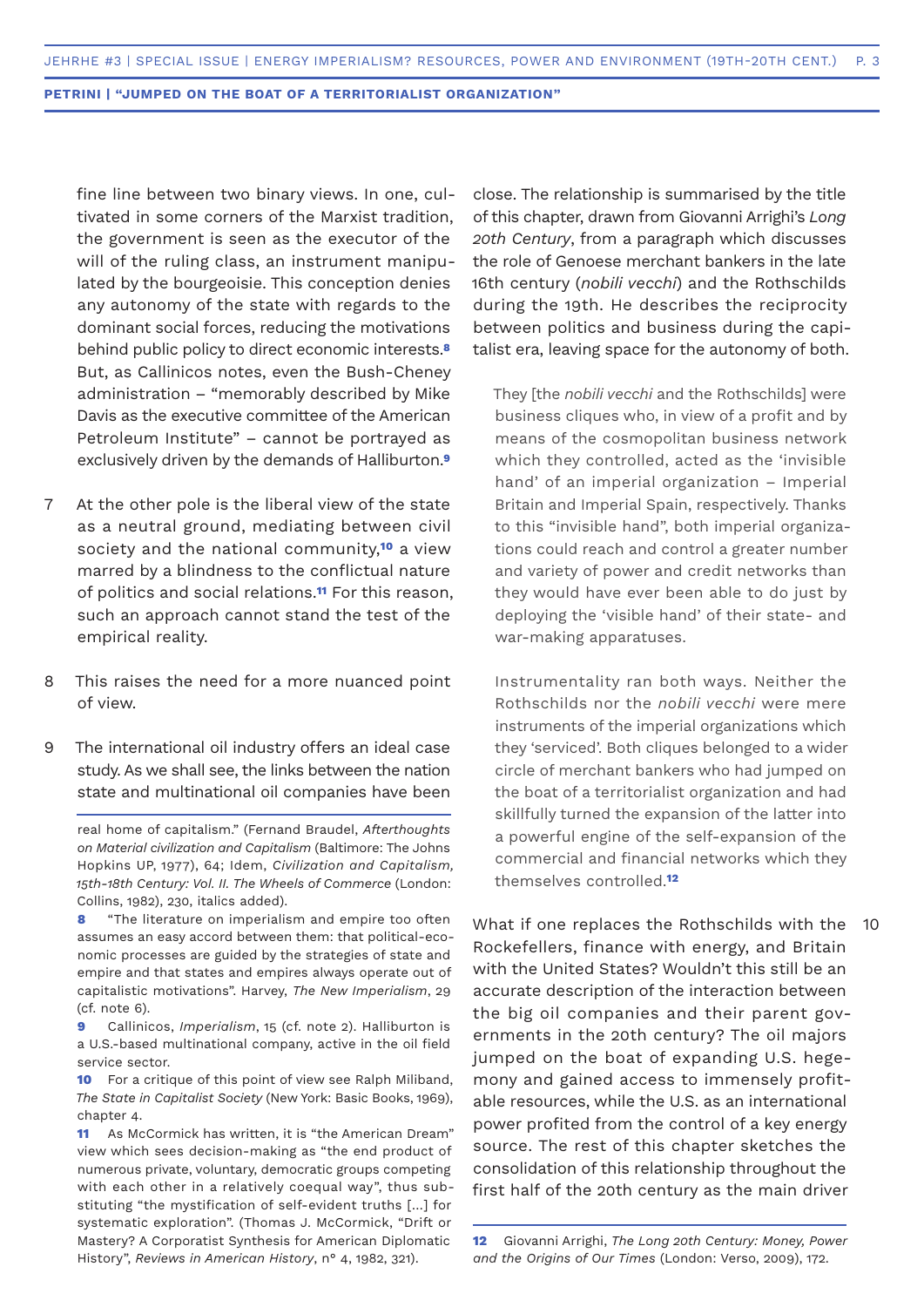of oil imperialism. This will retell a familiar story, but from a different perspective. How does the capitalist logic of imperialism interact with the geopolitical imperative? The next section will retrace the history of the international oil industry, from the aftermath of WWI to the 1970s. The Epilogue will highlight some conclusions.

# **EMPIRES OF PROFIT**

In many ways, the oil industry is emblematic of capitalism. On the one hand, it is marked by harsh competition, a constant threat of overproduction and of collapse of profitability. On the other, it tends to stifle competition. The industry's history has been punctuated by cycles of boom and bust, "frequent market crises and often uncontrollable price fluctuations".**13** Hence the tendency to build an oligopolistic system of governance of the business, to prevent phases of "excessive competition" and falling prices.**<sup>14</sup>** The landmark agreement signed in 1928 by the three biggest oil companies of the time – Anglo-Persian Oil Company (later BP), Standard Oil of New Jersey and Royal Dutch-Shell – acknowledged the instability of the oil business: 11

> Excessive competition has resulted in the tremendous overproduction of today, when over the world the shut-in production amounts to approximately 60% of the production actually going into consumption. […] The petroleum industry has not of late years earned a return on investment sufficient to enable it to continue to carry in the future the burden and responsibilities placed upon it in the public's interest [...]. Recognizing this, economies must be effected, waste must be eliminated, the expensive duplication of facilities curtailed […].**<sup>15</sup>**

**15** U.S.'s Government's Exhibits in the International Petroleum Case, Exhibit 1, Pool Association, 17/9/1928, in

# **FORGING OIL IMPERIALISM**

The instability of the oil business drew the public powers into the industry. The year 1914, with the acquisition by the UK government of the majority of the Anglo-Persian Oil Co., marks the beginning of a century of entanglement between public powers and the private oil business. The "fateful plunge" – to use Churchill's words**16** – of the liberal British government into the procellous sea of the oil business was dictated as much by strategic considerations about the availability of fuel for the Royal Navy, as by the skillful maneuvering of sir Charles Greenway and the top management of the Anglo-Persian, a company on the verge of bankruptcy unless it found a huge and solvent customer for its Persian crude.**17** It was not the triumph of state interventionism over *laissez-faire*, what would have constituted quite an anachronistic feat in the pre-World War I epoch.**18** Instead, it was the beginning of an intricate and asymmetrical partnership between public powers and private companies which has been at the heart of oil imperialism. 12

As international hegemony began shifting west-13ward across the Atlantic, the compact between state and business in the oil sector assumed

93rd Congress, Hearings Before the Subcommittee on Multinational Corporations of the Committee on Foreign Relations of the U.S. Senate (Washington: U.S. Government Printing Office, 1975) (from now on Hearings), part 8, 35. **16** Churchill referred to his own decision, as First Lord of the Admiralty, of shifting the Royal Navy from coal- to oil-fueled battleships. Geoffrey Jones, *The State and the Emergence of the British Oil Industry* (London: Macmillan, 1981), 27.

**17** *Ibid*., chapter 6.

**18** Even though the State held a majority share until the 1980s, Anglo-Persian (in 1935 Anglo Iranian, in 1954 BP) always acted as a purely private company. The two representatives of the government in the board never exercised an effective conditioning role. As reported in a 1951 memo for the Foreign Secretary Herbert Morrison: "[…] HMG hold 51% of the shares and nominate two directors. […] Directorships have normally been used to give rewards to superannuated public servants, and once appointed they have not been expected to take a very active part in the affairs of the company. Indeed, had they done so, it would have been regarded as undue interference with a business operation". Anthony Sampson, *The Seven Sisters. The Great Oil Companies and the World They Made* (Sevenoaks: Hodder and Stoughton, 1975), 135.

**<sup>13</sup>** Leonardo Maugeri, *The age of oil* (Westport: Praeger, 2006), xi.

**<sup>14</sup>** On the political economy of the oil industry during the 20th century see Paul H. Frankel, *Essentials of Petroleum*  (London: Frank Cass, 1969); Jack E. Hartshorn, *Oil Companies and Governments: An Account of the International Oil Industry in Its Political Environment* (London: Faber and Faber, 1962); Edith Penrose, *The Growth of Firms, Middle East Oil and Other Essays* (London: Frank Cass, 1971).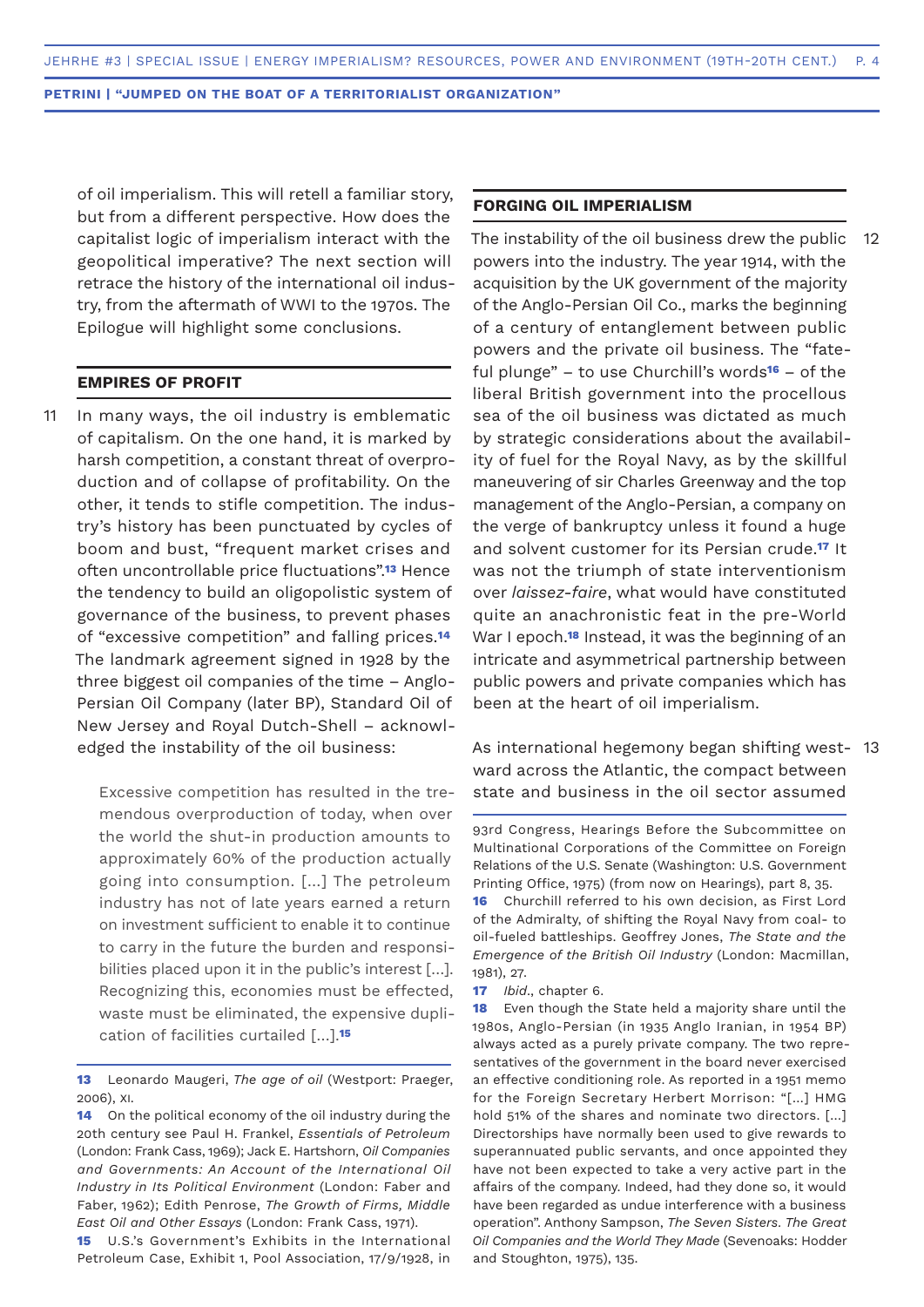more discrete forms, more compatible with the social realities of the New World. Thus, instead of a direct entry of the state into the business, in the U.S. public and private built a partnership, which eventually installed the business in the driver's seat.

In the United States after 1918, the first of a series of recurrent "oil fright campaigns"– to use Robert Sherill's expression**19** – set the stage for a redefinition of the partnership between the government and the oil majors in the frame of an "aggressive oil policy".**20** The U.S. debate on oil matters hinged upon a widespread concern for the alleged exhaustion of the domestic crude reserves – a concern that was largely unfounded – which coupled with a deep-seated resentment towards Britain and other European countries, accused by U.S. business and political circles of carving up exclusive zones of influence for their oil companies to the detriment of the U.S. interests.**21** As a consequence, both in the government circles and in the industry a consensus was forming around the idea that the United States should develop a vigorous overseas oil policy to defend its interests abroad. As early as 1916, Mark L. Requa, a consulting engineer of the Bureau of Mines,**22** produced a report for the Senate describing the depletion of the U.S. domestic oil reserves. As a response to the allegedly impending threat of exhaustion of the national oil resources, Requa called for 14

"an aggressive economic imperialism,"**23** directed at acquiring oil reserves abroad, especially in Mexico. If the United States did not act soon, Requa wrote, "when it is too late we will awake to the fact that the oil resources of the world are in foreign hands, and that, so far as its lubricants are concerned, the United States has become the vassal of some foreign power."**<sup>24</sup>**

Requa's oil imperialism fits well with the atti-15tude of some important sections of the U.S. oil industry. Standard Oil of New Jersey, the biggest company issued from the dismantling of the Rockefeller empire decreed by the Supreme Court in 1911, was particularly interested in acquiring new oil reserves. The 1911 sentence had left Jersey with less crude than its worldwide refinery and marketing activities required. In 1912, Jersey Standard's own production of crude met only 8% of the needs of its refineries.**25** Not surprisingly, Jersey's top executives were among the most active in arguing for government support in the search for oil reserves abroad. In January 1919, the industry journal *Oil and Gas Review* reported the declarations of Jersey's Chairman of the Board Alfred C. Bedford and President Walter C. Teagle. Citing the government estimate that more than 40 percent of U.S. oil reserves had already been exhausted, Bedford said: "Our position in this most essential industry is not nearly so secure as it ought to be". Teagle too stressed the "conservationist" argument, saying that the United States was spending its petroleum wealth for the world's benefit. Both lamented that Americans were treated unfairly overseas: foreigners were free to exploit American oil fields, but they barred Americans from sharing foreign supplies in their hands. Thus, to conserve domestic oil, they insisted

**<sup>19</sup>** Robert Sherrill, *The Oil Follies of the 1970-1980. How the Petroleum Industry Stole the Show (and Much More Besides)* (New York: Anchor Press, 1983), 6 and 529-533.

**<sup>20</sup>** John DeNovo, "The Movement for an Aggressive American Oil Policy Abroad, 1918-1920", *The American Historical Review*, n° 4, 1956.

**<sup>21</sup>** Gerald D. Nash, *United States Oil Policy, 1890-1964* (Pittsburgh: University of Pittsburgh Press, 1968), chap. 3; Gaetano Di Tommaso, *America's Energy Transition, the Evolution of the National Interest, and the Middle Eastern Connection at the Dawn of the Twentieth Century* (PhD diss., University of Bologna, 2017), 247 and ff.

**<sup>22</sup>** Requa then became, in January 1918, head of the Oil Division of the Federal Fuel Administration, the agency created by President Wilson in August 1917 to coordinate the production and distribution of American coal and oil resources during wartime. On Requa's conceptions and action see Di Tommaso, *America's Energy*, 233-247 (cf. note 21).

**<sup>23</sup>** Roger M. Olien, Diana Davids, *Oil and Ideology: The Cultural Creation of the American Petroleum Industry* (Chapel Hill: The University of North Carolina Press, 2000), 133. **24** *Id*.

**<sup>25</sup>** George S. Gibb and Evelyn H. Knowlton, *History of Standard Oil Company (New Jersey), vol. II: The Resurgent Years 1911-1927* (New York: Harper & Brothers, 1956), 44. By the end of the war the oil extracted by Jersey Standard accounted for only about 15% of its refineries' needs. Daniel Yergin, *The Prize: The Epic Quest for Oil, Money & Power* (New York: Simon & Schuster, 1993); 199.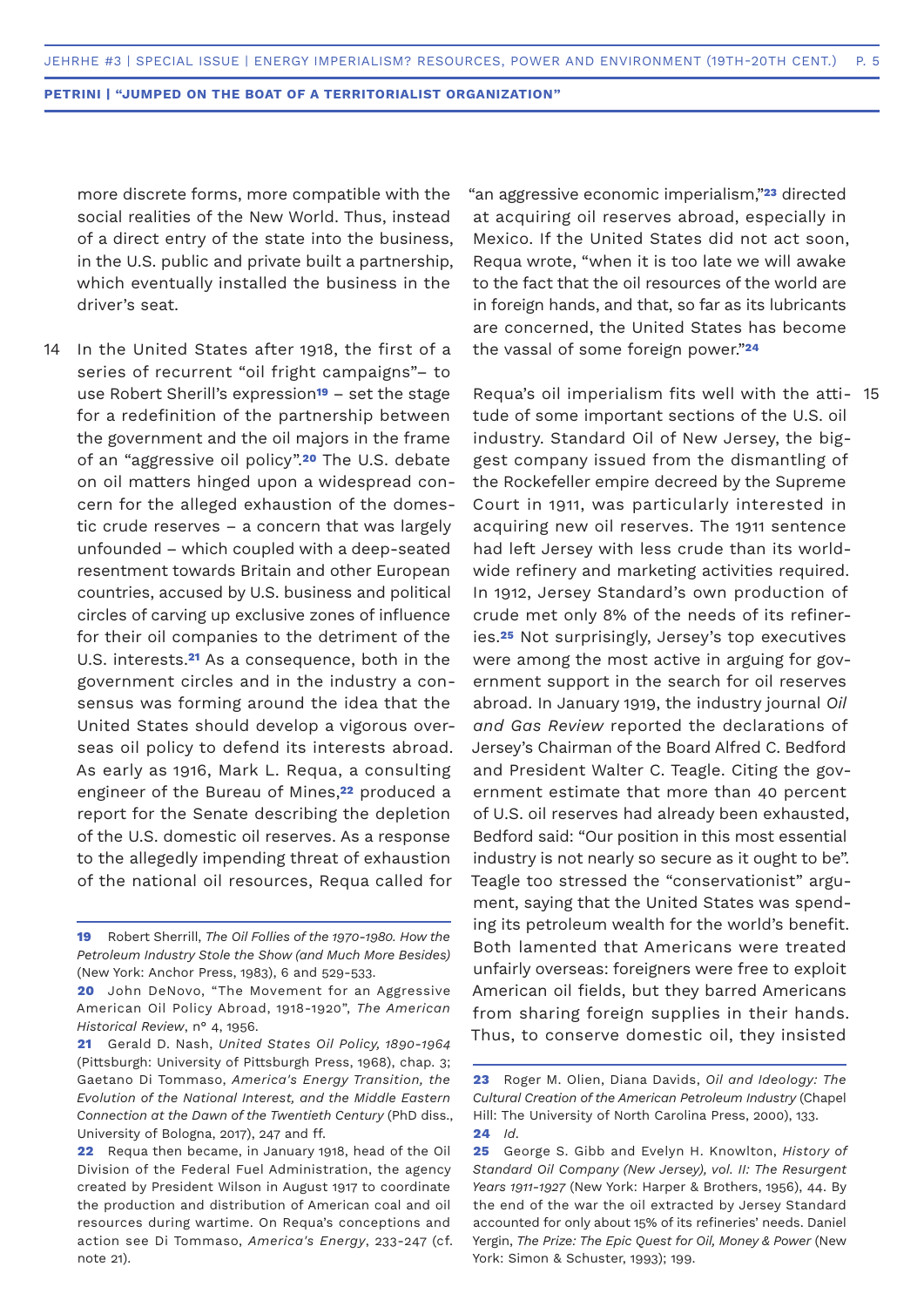on acquiring reserves abroad. As Bedford concluded, "I particularly hope that public opinion will demand cooperative effort [of government and business] looking to the extension of our holdings of oil lest we be caught in the position of a petitioner for oil in foreign markets."**<sup>26</sup>** But which form should this cooperative effort between business and government take?

16 Soon it became clear that the direct involvement of the U.S. government in industry, with the establishment of some kind of state company in the wake of the British initiative, a hypothesis raised in the immediate postwar period by some political quarters, was out of the question. In September 1919 the board of directors of the American Petroleum Institute**27** approved a report of its Foreign Relations Committee, chaired by Teagle, with the ominous title *The Menace of Foreign State Monopolies to the American Industry*. The report, sent to Secretary of State Robert Lansing, drew attention to the restrictive policies of countries like Great Britain, the Netherlands, Japan, and Argentina.**28** However, they did not demand direct entry of the government into the oil business, a fact that they stated would undermine the "individual initiative and efficiency" that had allowed the petroleum industry to prosper. Still worse, government's intervention would substitute "a condition of government rivalries" for "fair and open commercial competition", "thus transforming what had hitherto been commercial questions" into "questions essentially political."**<sup>29</sup>** This was a crucial point, upon which hinged, over the following decades, the companies' claim of primacy in the international oil negotiations. In the interwar period they allegedly acted as a "depoliticizing cushion" between the Great Powers; after

1945 they played an analogous function in relations with the producing countries. So, instead of a direct intervention of politics into business, they demanded diplomatic backing in negotiations with the British, to establish reciprocity and defend the principles of free enterprise and the Open Door.

The administration agreed with the companies' 17 stance. As Lansing's successor, Bainbridge Colby, pointed out, state management of an international oil company risked creating "international friction embarrassing to the business itself."**<sup>30</sup>**

This convergence over the refusal of direct State intervention didn't mean the triumph of *laissez-faire*. Instead, it inaugurated a phase of private-public co-operation, founded on the identification between national interest and private interest. In his 1919 *Report on International Policies Affecting the World's Petroleum Industry*, Van H. Manning, director of the U.S. Bureau of Mines, –"a self-appointed liaison agent between the United States government and the American petroleum industry"**31** explicitly theorized the coincidence between national and private interest, stating that there was no greater service to the United States than assisting American citizens in their participation in developing the world's oil resources.**32** The identification of the national interest with that of the companies has been key in legitimizing the compact between state power and private interests at the root of oil imperialism. As noted by Gregory Nowell in his pathbreaking study of oil politics in the interwar period: 18

Firms cannot justify a privileged relationship with the State because it enriches them as well as the President or Prime Minister. Numerous excluded groups would protest. The norm has shifted to keeping the State away from favoritism, unless that favoritism can be justified as the "national interest."**<sup>33</sup>**

**<sup>26</sup>** Olien and Davids, *Oil*, 138 (cf. note 23).

**<sup>27</sup>** Founded in March 1919 as the industry body representing the interests of the oil business in the public arena. Leonard M. Fanning, *The Story of the American Petroleum Institute; a Study and Report* (New York: World Petroleum Policies, 1959).

**<sup>28</sup>** Stephen J. Randall, *United States Foreign Oil Policy Since World War I. For Profits and Security* (Montreal & Kingston: McGill-Queen's UP, 2005), 17.

**<sup>29</sup>** Michael J. Hogan, *Informal Entente, The Private Structure of Cooperation in Anglo-American Diplomacy 1918- 1928* (Columbia: University of Missouri Press, 1977), 161.

**<sup>30</sup>** *Ibid*., 161.

**<sup>31</sup>** De Novo, "The Movement", 862 (cf. note 20).

**<sup>32</sup>** *Id*.

**<sup>33</sup>** Gregory Nowell, *Mercantile States and the World Oil Cartel, 1900-1939* (Ithaca: Cornell UP, 1994), 11.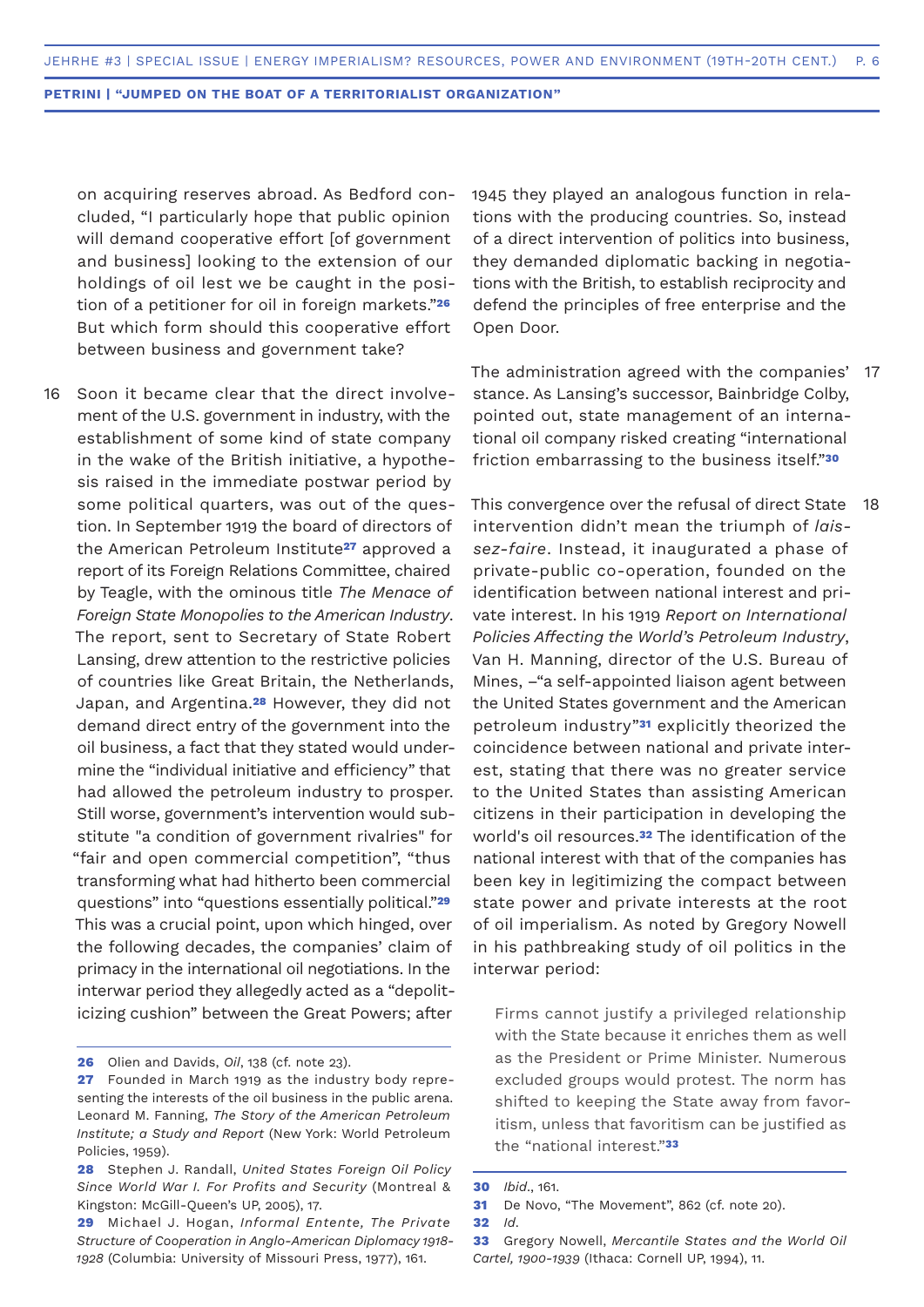- 19 This public-private partnership found its first application during the negotiations over Mesopotamian oil.**34** These were, from an American point of view, an attempt at opening up the enclosed reservoir which the European companies (Anglo-Persian and Royal Dutch-Shell) had carved out for themselves with the San Remo Pact of 1920, in a region that promised to contain vast crude reserves.**35** The Harding administration, with Secretary of Commerce Herbert Hoover at the forefront, and the oil companies acted in close collaboration. At Hoover's request the companies interested in the Mesopotamian affair established a consortium, the American Group,**36** that soon occupied centre stage. In fact, the negotiations, begun as a classic diplomatic game, soon changed into a transnational dialogue between oil companies. On the ground that "they knew better" and that limiting the talks to the companies cleared the way from inter-state rivalries (the usual depoliticization argument), the companies installed themselves at the head of foreign oil policy, relegating the governments to a supporting role. The result was that the sacred principle of the Open Door, that at the start of the negotiations the U.S. administration had asserted against the imperialist Europeans, was quietly buried and replaced by an oligopolistic agreement that split up the resources and locked out the outsiders.**37** Needless to say the control of the oil (quantity to produce, price at which to sell, marketing) rested entirely in the hands of the U.S. and European companies.
- 20 The year 1928 seemed to carry out the definitive postwar stabilization for the oil industry, with

**35** Fiona Venn, "Anglo-American Relations and Middle East Oil, 1918–34", *Diplomacy and Statecraft*, n° 1, 1990.

the birth of the Euro-American consortium controlling Iraqi oil, the conclusion of the Red Line Agreement among the same companies constituting the consortium and the setting up of a global system of governance of the oil markets agreed upon by the majors through the Achnacarry agreement.**38** The spectre of overproduction and calamitous competition seemed to have been held at bay by the establishment of a grandiose world cartel.

# **HAROLD ICKES AND THE SEARCH FOR A NEW OIL IMPERIALISM**

The Great Crisis, the collapse of the international trade system, the war and the discovery of the Saudi oil riches shattered the newfound stabilization and threw the oil industry into turmoil. Furthermore, the weakening of colonial relations and the discontentment of the producing countries with their share of the oil profits created a rising tide of "resource nationalism": first in Iran, with demands for a renegotiation of the concessionary terms of the Anglo-Persian,**<sup>39</sup>** and then in Bolivia (1937) and Mexico (1938) with the nationalization of the oil industry.**40** Around the same time, in Saudi Arabia the joint venture created by Standard Oil of California and Texaco was put under pressure by the local government in search of additional resources to consolidate its power. In Venezuela, the main crude production centre outside the USA, the disruption caused to the oil trade by German submarine warfare pushed the local government to demand a renegotiation of the concessionary terms. Thus, at the beginning of the 1940s the companies faced two great questions: How would they manage the huge productive capacity of the Middle East without causing a collapse of price? How would they respond to 21

**<sup>34</sup>** John DeNovo, *American Interests and Policy in the Middle East 1900-1939* (Minneapolis: The University of Minnesota Press, 1963), 176-202; Fiona Venn, *Oil Diplomacy in the Twentieth Century* (New York: St. Martin's Press, 1986), 54-62; Nowell, *Mercantile States*, 183-191 (cf. note 33).

**<sup>36</sup>** This was originally composed of seven companies: Atlantic, Gulf, Jersey, Mexican Petroleum, Sinclair, Socony and Texaco.

**<sup>37</sup>** Nowell, *Mercantile States*, 186 (cf. note 33) and the primary documentation contained in 82nd Congress, Staff Report to the Federal Trade Commission, The International Petroleum Cartel, 22/8/1952, U.S. Government Printing Office, Washington, 1952.

**<sup>38</sup>** On the international oil cartel in the interwar years see John M. Blair, *The Control of Oil* (New York: Vintage Books, 1976), 50 and ff.

**<sup>39</sup>** James Bamberg, *The History of the British Petroleum Company. Volume 2: The Anglo-Iranian Years, 1928-1954* (Cambridge: Cambridge UP, 1994), 27-50.

**<sup>40</sup>** Jesús Silva Herzog, *Historia de la expropiación de las empresas petroleras* (Ciudad de México: Instituto Mexicano de Investigaciones, 1973).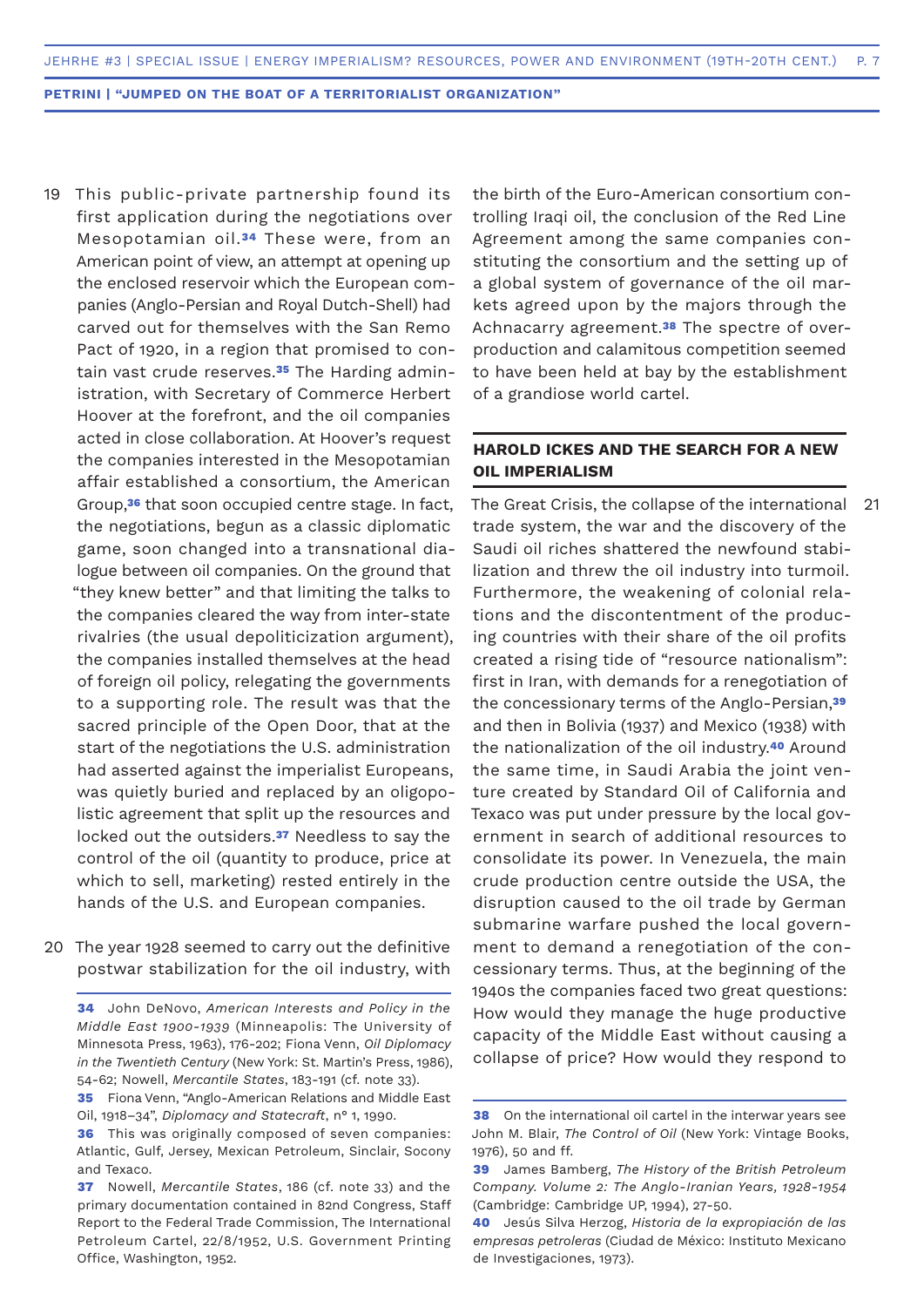producers' demands for a greater portion of the pie? The two problems were strictly connected: an increase in production was necessary to meet the producers' demands but how could this be reconciled with global overproduction? In any case the circumstances required a reconsideration of the private/public partnership. The reaction to Mexican nationalization highlighted the strains in the relationship between the companies and the Roosevelt administration that was accused of "plucking daisies" while the industry was conducting tough negotiations with the Mexican government.**<sup>41</sup>**

- 22 This situation opened up new possibilities for those who pleaded for a clearer demarcation between the national and the private interest and for a more interventionist stance of the government in oil affairs. Harold Ickes, for thirteen years secretary of the Interior in the Roosevelt administration, was the main advocate of this position.**<sup>42</sup>**
- Ickes, described by a biographer as the "aggres-23sive progressive", acknowledged the centrality of big companies in modern capitalism, while being firmly convinced that a strong public hand was necessary to make the system function properly. In the early 1930s, in the wake of plunging oil prices caused by the recession, Ickes tried to strengthen the role of the government in oil matters, especially in price setting, but his attempts were rebuffed by the industry as soon as it recovered some confidence.**43** The U.S. entry into the Second World War disclosed new possibilities to Ickes' interventionism, as he was summoned by the president to head the Petroleum Administration for

War (PAW).**44** Writing to Roosevelt in December 1941, Ickes complained that the United States had "no adequate national policy with respect to petroleum, and no international policy I know of except to protect the interests of our nationals."**45** He believed that the interest of the nation not always, indeed rarely, coincided with that of the companies. So it was time for the U.S. government to approach the problem of foreign oil "from a nationalistic point of view" and begin to formulate a "national" oil policy. In this view, Ickes presented two controversial proposals. The first was the purchase by the government of 100% of the U.S.-owned consortium which had in concession the Saudi oil resources;**46** the second was the construction of an oil pipeline from Saudi Arabia to the Mediterranean, owned and managed by the U.S. government.**47** Both proposals cast a dark shadow on the survival of the oligopolistic system of governance the companies were strenuously trying to defend. However, Ickes' approach, as disruptive as it was of the equilibrium between public and private, was not so innovative in the relations with the oil-producing countries. The U.S. grip on foreign oil resources was not in question. For example, in relation to the Mexican dispute, Ickes proposed that the U.S. government buy the nationalized oilfields and hold them as a strategic reserve. To this proposal, President Roosevelt replied that it was inconceivable that the Mexicans, who had gone to so much trouble to gain control of their oil, would agree to such a plan.**<sup>48</sup>**

**<sup>41</sup>** Randall, *United States*, 101 (cf. note 28).

**<sup>42</sup>** On Ickes' life see Linda J. Lear, *Harold L. Ickes: the Aggressive Progressive, 1874-1933* (New York: Garland Publishing, 1981).

**<sup>43</sup>** On Ickes' role during the New Deal years cf. Jeanne Nienaber Clarke, *Roosevelt's Warrior: Harold L. Ickes and the New Deal* (Baltimore: Johns Hopkins UP, 1996). On the New Deal era oil policies see Ellis W. Hawley, *The New Deal and the Problem of Monopoly: A Study in Economic Ambivalence*  (New York: Fordham UP, 1995), 212 and ff.; Donald R. Brand, "Corporatism, the Nra, and the Oil Industry", *Political Science Quarterly*, n° 1, 1983.

**<sup>44</sup>** Created in May 1941, originally denominated Office of Petroleum Coordinator, to help organize the allocation of fuels. A useful source of information on the composition and activities of the agency is: John W. Frey, H. Chandler Ide, *A History of the Petroleum Administration for War, 1941-1945*  (Washington: U.S. Government Printing Office, 1946).

**<sup>45</sup>** David Painter, *Oil and the American Century: The Political Economy of U.S. Foreign Oil Policy, 1941–1954* (Baltimore: Johns Hopkins UP, 1986), 25.

**<sup>46</sup>** The consortium, composed by Standard Oil of California and Texaco, struck oil in 1938. By the early 1940s it had become clear that Saudi Arabia contained huge oil reserves. Irvine Anderson, *Aramco, the United States and Saudi Arabia. A Study of the Dynamics of Foreign Oil Policy, 1933-1950* (Princeton: Princeton UP, 1981).

**<sup>47</sup>** Cf. Painter, *Oil*, 32-74 (cf. note 45).

**<sup>48</sup>** *Ibid*., p. 25.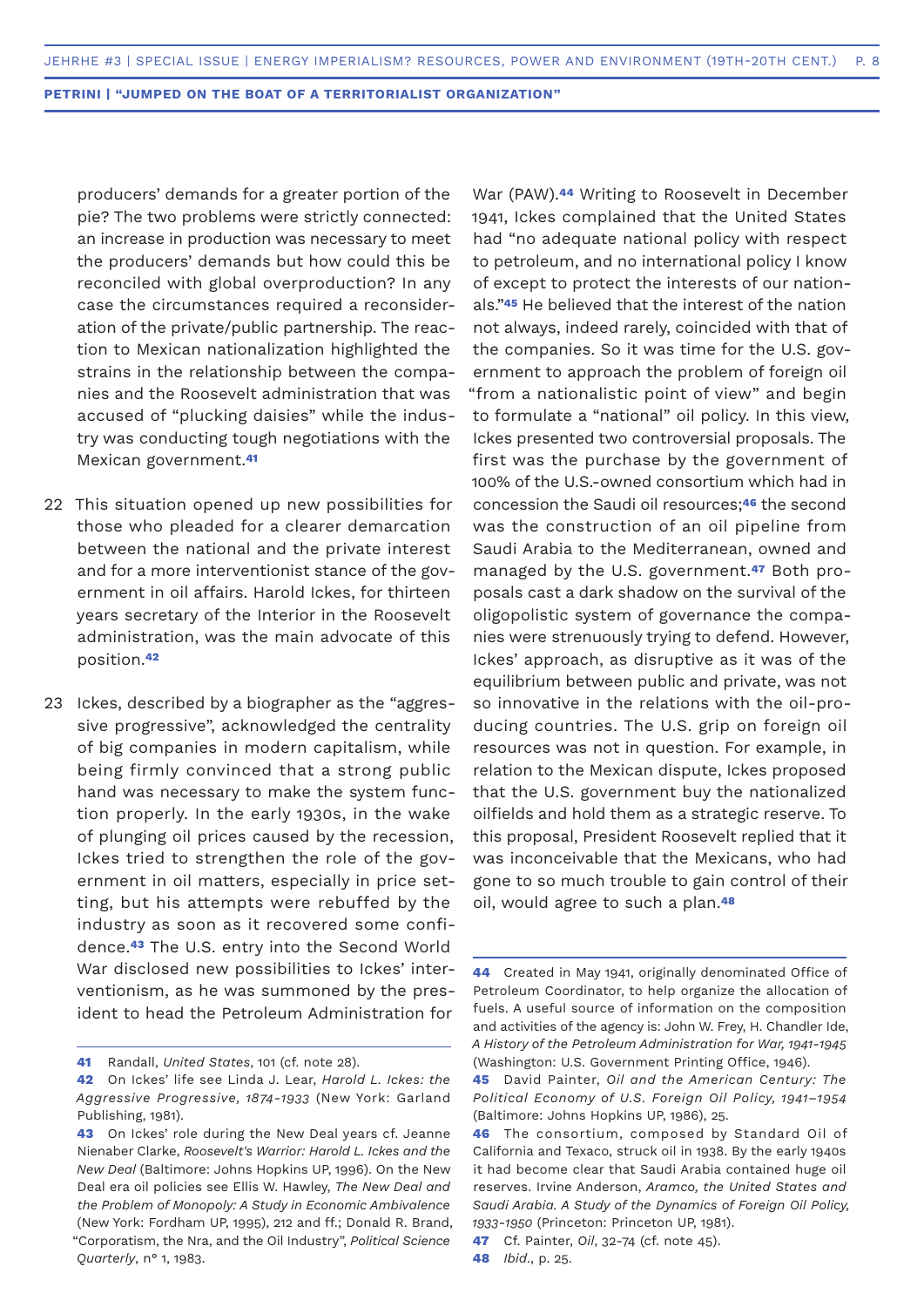24 Ickes' interventionism was met by the strong opposition of the oil companies. Since 1941 representatives of the consortium operating in Saudi Arabia had lobbied President Roosevelt to get the Lend Lease Program extended to that remote country to counter British influence.**<sup>49</sup>** But they did not want any direct involvement of the government in their business. A long memorandum presented in November 1943 by the Foreign Operations Committee of the Petroleum Industry War Council (PIWC)– the body representing the industry within the PAW – stated forcefully the U.S. interest in foreign oil: "the national security of the United States is dependent upon adequate world oil development". At the same time they reaffirmed the centrality of private initiative: "Oil development can best be handled by private initiative". What the governments should do was to support the efforts of private companies to acquire control of foreign oil: "Action is needed to enlarge the reserves under the stewardship of nationals of the United States […]. Nationals of the United States should not be in a position of inferiority in acquiring and developing petroleum reserves within the territories or spheres of influence of other nations."**<sup>50</sup>** The allusion to the British grip on Mideast oil was patent. In 1943-44, with the Saudi reserves still underdeveloped, 80% of Mideast production was in the hands of British companies.**51** In sum, the industry was asking the administration to renounce its more interventionist stance and to put its weight at the service of the private companies' efforts to acquire and develop foreign oil reserves. The assumption was, as always, that what was good for the oil companies was good for the United States. As the 1943 PIWC memorandum argued:

The American petroleum industry should be encouraged to expand its plans for developing the world's oil resources. This encouragement requires assurance that nationals of the United States will receive the cooperation of our Government in securing a position of equal opportunity with the nationals of other countries and that the Government itself will not enter into competition with its own nationals.**<sup>52</sup>**

The form this cooperation should take was made 25 clear in March 1944 by the Oil Policy Committee of the PIWC:

The varying and conflicting oil policies of the various nations need to be brought into harmony with the objective of orderly and efficient world oil development. To this end, international machinery is necessary. The government of the United States should take the lead in bringing about this necessary coordination.

In a concretization of Karl Kautsky's ultra-im-26perialism, the companies demanded the collaboration of the government in establishing an agreement with the British to manage the vast reserves of the region that increasingly seemed bound to become the pivot of the oil production. As indicated by the geological mission sent by the U.S. government to Middle East in 1943: "For the next 10 to 15 years at least, the Middle East area is likely to develop and maintain productive capacity of as much as four times its probable market outlet."**53** This was a development that if not properly managed – by means of what the companies usually "termed orderly marketing", an euphemism to avoid the rigours of the U.S. anti-trust legislation – threatened to precipitate another crisis.

**<sup>49</sup>** Michael B. Stoff, *Oil, War, and American Security. The Search for a National Policy on Foreign Oil, 1941-1947* (New Haven: Yale UP, 1980), chapter 2.

**<sup>50</sup>** Petroleum Industry War Council (PIWC), *A Foreign Oil Policy for the United States*, 5/11/1943, in 93rd Congress, Subcommittee on Multinational Corporations of the Committee on Foreign Relations of the United States Senate, *A Documentary History of Petroleum Reserves Corporation 1943-1944* (Washington: U.S. Government Printing Office, 1974) (from now on DHPRC), 60-68, 61 and 65.

**<sup>51</sup>** Army Service Forces, *Memorandum: Oil Situation in the Middle East*, 9/2/1944, in *DHPRC*, 49-58, 49.

**<sup>52</sup>** PIWC, *A Foreign Oil Policy for the United States, 5/11/1943* (cf. note 50), 65.

**<sup>53</sup>** 93rd Congress, Report to the Committee on Foreign Relations of the U.S. Senate, Multinational Oil Corporations and U.S. Foreign Policy, 2/1/1975 (Washington: U.S. Government Printing Office, 1975) (from now on MNOC), 43.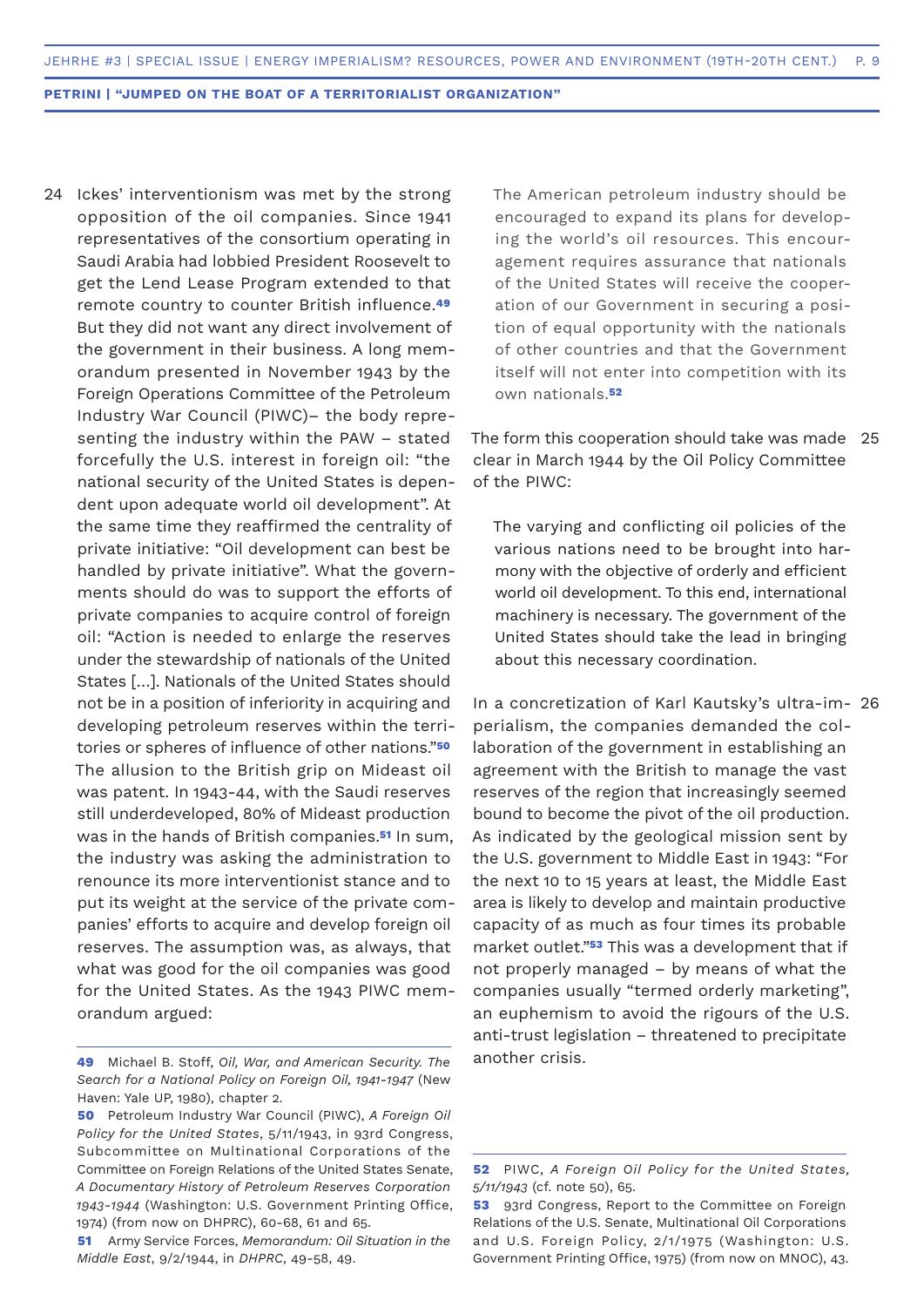# **THE POSTWAR PETROLEUM ORDER**

- The initial solution was the stipulation of a bilat-27 eral oil agreement between the powers controlling Mideast oil. The talks between the British and U.S. governments, attended also by representatives of the industry, went on from 1944 to 1946.**54** An agreement was signed but its ratification was shelved by the U.S. Congress due to the vociferous opposition of the domestic oil industry to what it saw, not without reason, as a cartel of the multinationals to develop production abroad at the expense of the U.S. one.**<sup>55</sup>** Anyway, at the moment of its demise, the Anglo-American oil agreement had been abandoned also by its main sponsors, the majors, which had lost interest when it became clear they would not get the wide-ranging anti-trust waiver they demanded.**<sup>56</sup>**
- 28 The answer to the dual problem of resource nationalism and overproduction that loomed over the oil industry was found not in a direct government-to-government accord, even less in the interventionist positions defended by Ickes. The rising tide of "resource nationalism" was met with a policy of concession that gave to the producing countries a portion of the oil wealth, while ensuring the companies' hold on the oil production and distribution. The 50-50 profit-sharing system between the companies and the producing countries, inaugurated in Venezuela in 1943, was generalized to the main Mideast producing countries in the early 1950s.**57** In return, the companies obtained what they wanted: stable access to the oil resources and the preservation of the concessionary system that guaranteed them absolute control over the industry in the developing world. The generalization of the 50-50 system was facilitated by the granting on the part of the U.S. government of the possibility of deducting the entire sum paid to the foreign governments from U.S. income taxes. In this way, in practice, the U.S. fiscal coffers financed

**55** Randall, *United States*, 199 (cf. note 28).

the aid to oil-producing governments to allow a bunch of private companies to retain their hold on extremely lucrative oil concessions. As State Department officials acknowledged, this "in effect would amount to a subsidy of Aramco's position in Saudi Arabia by the U.S. taxpayers."**<sup>58</sup>** One can get an idea of how much the unaware taxpayer (the measure was never discussed by Congress before the 1970s) was called to contribute to the good fortune of the multinational oil companies by considering that the amount paid by Aramco to the U.S. fiscal authorities passed from \$50 million in 1950, to six million in 1951, to one in 1952. Since that year onward, Aramco's tax credit exceeded the payments it owed to the U.S. Treasury.**59** This act of generosity was justified on the ground that it was in the national interest of the United States to maintain control of the key oil-producing regions and that this objective was best guaranteed by the U.S. private companies. This syllogism was most clearly articulated by James Forrestal, Secretary of the Navy and then of Defense in the Roosevelt and Truman administrations, with a past as a commercial banker with strong links to the oil industry:**<sup>60</sup>**

The largest known oil reserves outside of the Western Hemisphere are located in the Mesopotamian Basin in the area of the Persian Gulf. These reserves are largely undeveloped. It is distinctly in the strategic interest of the United States to encourage industry to promote the orderly development of petroleum reserves in the more remote areas such as the Persian Gulf, thereby supplementing the Western Hemisphere sources and protecting against their early exhaustion at inefficient rates of production. […] The prestige and hence the

**<sup>54</sup>** On the negotiations for the Anglo-American oil treaty see Stoff, *Oil*, 151-177 (cf. note 49).

**<sup>56</sup>** Anderson, *Aramco*, 91 (cf. note 46).

**<sup>57</sup>** Sampson, *Seven Sisters*, 123-126 (cf. note 18).

**<sup>58</sup>** Foreign Relations of the United States (Frus), 1950, The Near East, South Asia, and Africa, vol. V, Doc. 42, Memorandum of Conversation, by Mr. Richard Funkhouser, 2/11/1950, 106-108, 107.

**<sup>59</sup>** See Hearings, part 4, 13 and the testimony of George Mc Ghee, 95.

**<sup>60</sup>** Prior to his political career, Forrestal had worked for the New York based merchant bank Dillon, Read & Co. In that capacity, in 1936 he promoted the partnership between Socal and Texaco at the origins of the Saudi consortium. Yergin, *The Prize*, 299 (cf. note 25).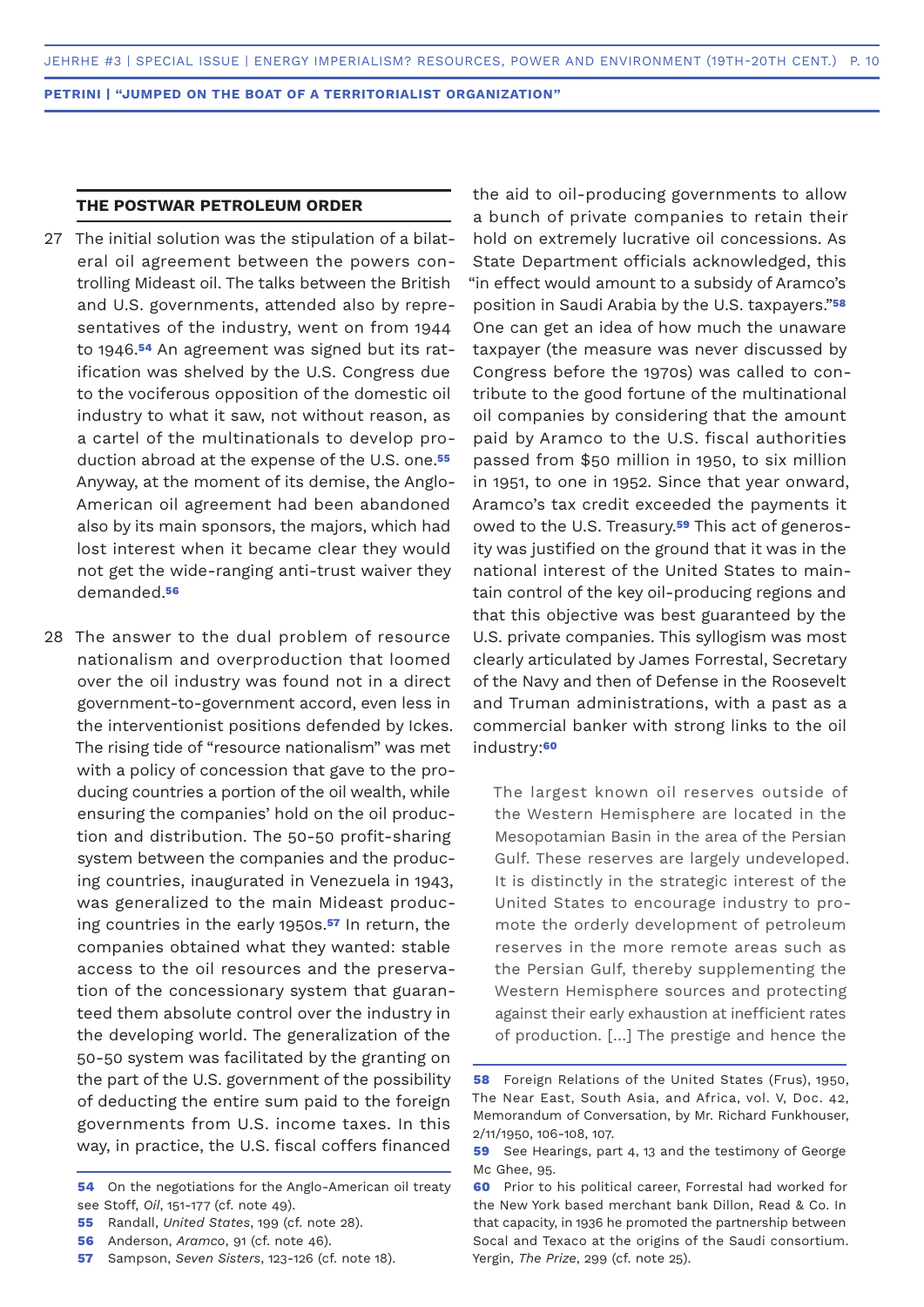influence of the United States is in part related to the wealth of the Government and its nationals in terms of oil resources, foreign as well as domestic. […] The good offices of the State Department should be used to the greatest possible extent to promote the expansion of United States oil holdings abroad, and to protect such holdings as already exist, i.e., those in the Persian Gulf area.**<sup>61</sup>**

- 29 The quote shows the rationale that justified the identification of the national interest with the defense of the role of oil companies abroad. As the control of the key oil-producing regions was a vital instrument for the U.S. ascendance on the world stage, it was imperative for the U.S. government to defend the U.S. oil companies who controlled those resources and to support their expansion.
- 30 A dense transnational network of joint ventures, consortia and commercial ententes which complemented the already established Iraq Petroleum Company (IPC) provided the oligopolistic architecture necessary to solve the problem of potential overproduction. In 1947, Jersey Standard and Standard Oil of New York (Socony), after an intricate negotiation with their partners within the IPC, freed themselves from the restrictions of the Red Line Agreement and joined Standard Oil of California and Texaco in exploiting the Saudi resources.**62** Thus, as Matthieu Auzanneau writes: "Transposée, transfigurée et accrue la puissance du vieil empire de John D. Rockefeller va désormais se perpétuer à travers la matrice du pétrole saoudien, comme un dragon change de peau, étendu sur un nouveau trésor fabuleux."**<sup>63</sup>**
- 31 The companies were well aware of the anti-trust implications of this development. As pointed out

by George V. Holton, Vice President and General Counsel of Socony, the threat of an antitrust action was real, but in the end the decision was political:

The arrangement would place practical control of crude reserves in the Eastern Hemisphere in the hands of seven companies. Five of them would be American owned and all of the latter have substantial reserves in the Western Hemisphere also. […] I cannot believe that a comparatively few companies for any great length of time are going to be permitted to control world oil resources without some sort of regulation. This is a political question.**<sup>64</sup>**

And indeed the question was answered on the 32 basis of political considerations. The Antitrust Division issued a report recommending that the Attorney General take no action for national security and foreign policy reasons:

International oil is a matter of grave concern to many branches of the Government. The State Department interest in the problem is both historic and current […]. The Department of the Interior, Department of National Defense and National Security Resources Board are also concerned with the shortage of oil reserves in this country. It is doubtful that they would look with favor upon any antitrust case which might affect American positions in foreign oil. […] Obviously, antitrust policy must be consistent with overall Government policy and with foreign policy and the promotion of national security. For these reasons, it is recommended that no action be taken at this time.**<sup>65</sup>**

The resurgence of Standard Oil in the sands of 33Saudi Arabia was complemented by the creation of a system of commercial agreements among the majors, which actually replaced the aborted Anglo-American Oil Agreement in providing for the "orderly development" of Mideast production. Thus, at the end of 1946 Jersey and Socony,

**<sup>61</sup>** Doc. 824, The Secretary of the Navy (Forrestal) to the Secretary of State, 11/12/1944, in Frus 1944, The Near East, South Asia, and Africa, the Far East, vol. V, 755-756, 756. **62** Sampson, *The Seven Sisters*, 114-119 (cf. note 18). A rich

primary documentation can be found in Hearings, part 8, 89-169.

**<sup>63</sup>** Matthieu Auzanneau, *Or noir. La grande histoire du pétrole* (Paris: La Découverte, 2015), 223.

**<sup>64</sup>** G.V. Holton to Brewster Jennings, 28/10/1946, Hearings, Part 8, 116-117. See also: Socony-Vacuum, *Board of Directors*, 5/3/1947, Hearings, Part 8, 156-159. **65** MNOC, 49-50.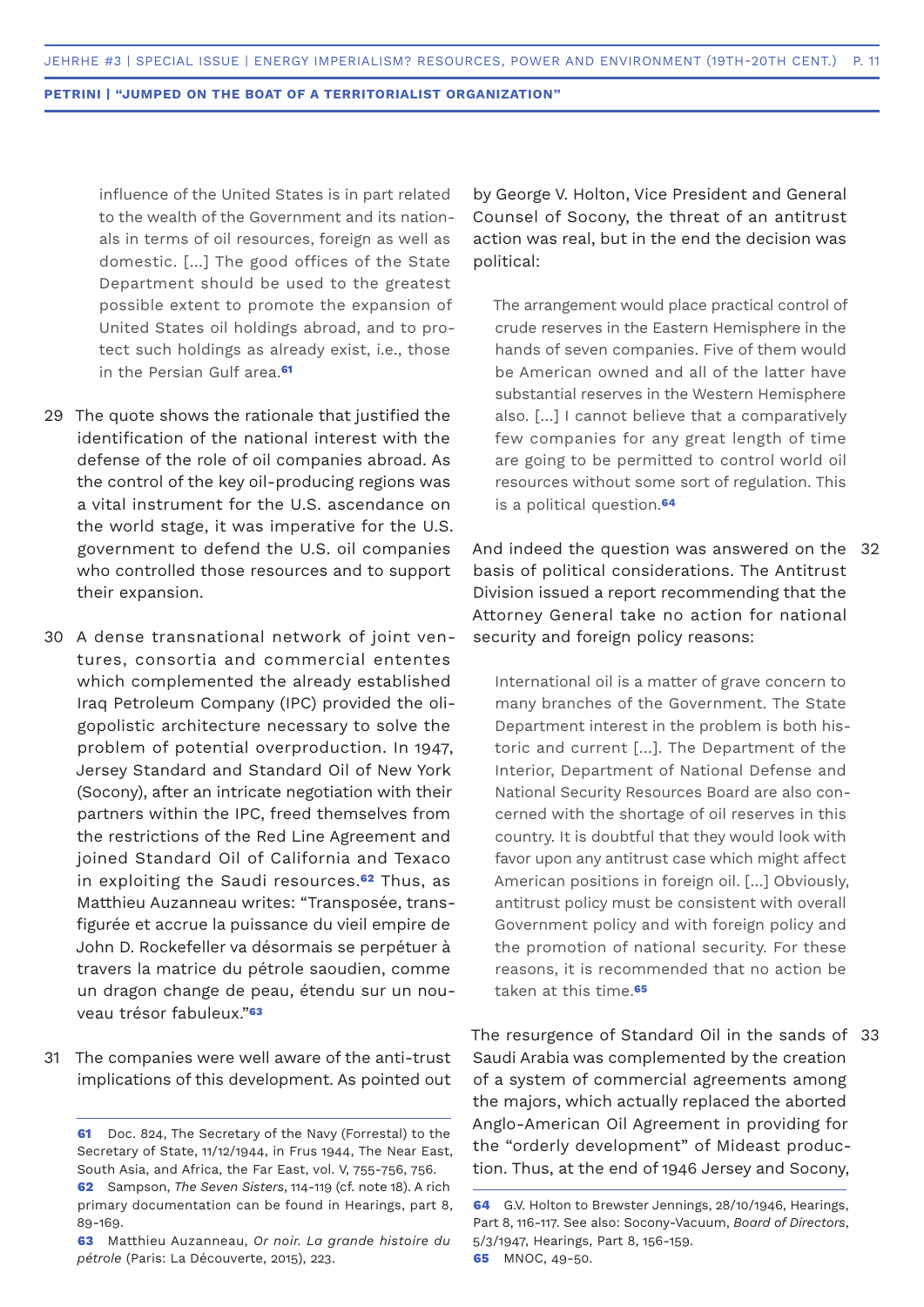to allay British fears of overproduction, signed a twenty-year supply agreement with the Anglo-Iranian that guaranteed the latter an outlet West of Suez for its Iranian (and Kuwaiti) crude.**66** Shell entered into a similar agreement on Kuwaiti oil with Gulf, a founding member of the IPC and since 1934 a 50-50 partner of Anglo-Iranian in Kuwait, whose reserves were at the time estimated to be greater than the Saudis'.

- The geopolitical consolidation of the U.S. hege-34 mony over Western Europe, after 1945, offered the market outlet for the quickly growing Mideast production, making this development compatible with the preservation of the interests of the U.S. domestic producers. The Marshall Plan played a key role in smoothing the transition to a new structure of the oil markets. As indicated by David Painter, between April 1948 and December 1951, 56% of the oil supplied by U.S. companies to Western Europe was financed by the Marshall Plan. Most of this oil was provided by the five U.S. majors producing in the Middle East: 48.8% from Jersey; 14% from Socal and Texaco; and 9.2% from Socony. As he writes: "This aid not only helped provide Europe with the energy it needed for recovery; it also served to maintain markets for U.S. oil companies at a time when their potential customers would otherwise have been unable to obtain the necessary dollars."**67** The Marshall Plan financed a radical transformation of the geographical pattern of European oil supplies. While in 1946 70% of Western Europe's oil imports came from the Western Hemisphere and only 30% from the Middle East, in 1950 Middle East oil accounted for 75% of those imports.**<sup>68</sup>**
- 35 At the same time, the availability of abundant and cheap Mideastern oil was crucial in making

possible the "economic miracles" in Western Europe throughout the 1950s and 1960s, thus permitting the successful application of the U.S. hegemonic recipe based on the spread of the system of mass production for mass consumption:

The open, nondiscriminatory monetary and trade system that the United States sought depended on growth and prosperity in other capitalist countries, which in turn depended on readily available, reasonably priced imports of petroleum, principally from the Middle East. In a material sense, oil was at the center of the redistributive system of American hegemony.**<sup>69</sup>**

The last bastion of exclusive British influence 36 on the Mideast oil, Iran, was penetrated by the U.S. oil firms in the aftermath of the 1951 nationalization, when the five U.S. majors, Shell and Compagnie Française des Pétroles (CFP) joined Anglo-Iranian in exploiting the local oil resources. The creation of the Iranian consortium in 1954 seemed to definitively consolidate the imperium of Western capitalism over the key oil region of the world. The successful boycott of Iranian oil after the 1951 nationalization and the 1953 coup against Mossadegh that put to rest Iranian nationalization, once again highlighted the importance for the oil multinationals of jumping on the boat of a powerful territorial organization. Backed by U.S. power, the concessionary system guaranteed the seven companies (plus the eighth sister, the CFP), seemingly absolute control over immensely lucrative resources. As calculated by Charles Issawi and Mohammed Yeganeh, the ratio of net income to total net assets amounted, for the period 1948-60, to 21% for the oil operations in Venezuela and to an astonishing 67% for those in the Middle East. To get an idea, the corresponding figure for the U.S. domestic oil industry was 10,8% and for the U.S. manufacturing industry was 13,7%.**<sup>70</sup>**

Keeping control of the oil of the "free world" in 37U.S. hands was crucial in the consolidation of U.S.

**<sup>66</sup>** Bamberg, *The History*, 305-307 (cf. note 39).

**<sup>67</sup>** Furthermore, more than 10% of the Marshall aid was spent on oil, more than any other single commodity, see: David Painter, "Oil and the Marshall Plan", *Business History Review*, n° 3, 1984, 362.

**<sup>68</sup>** See Charles Issawi, Mohammed Yeganeh, *The Economics of Middle Eastern Oil*, (New York: Praeger, 1962), 18; Middle East Oil, State Department Policy Paper, 10/9/1950, in Hearings, Part 7, 122-134, 124.

**<sup>69</sup>** Robert O. Keohane, *After Hegemony. Cooperation and Discord in the World Political Economy* (Princeton: Princeton UP, 1984), 140.

**<sup>70</sup>** Issawi, Yeganeh, *The Economics*, 112 (cf. note 68).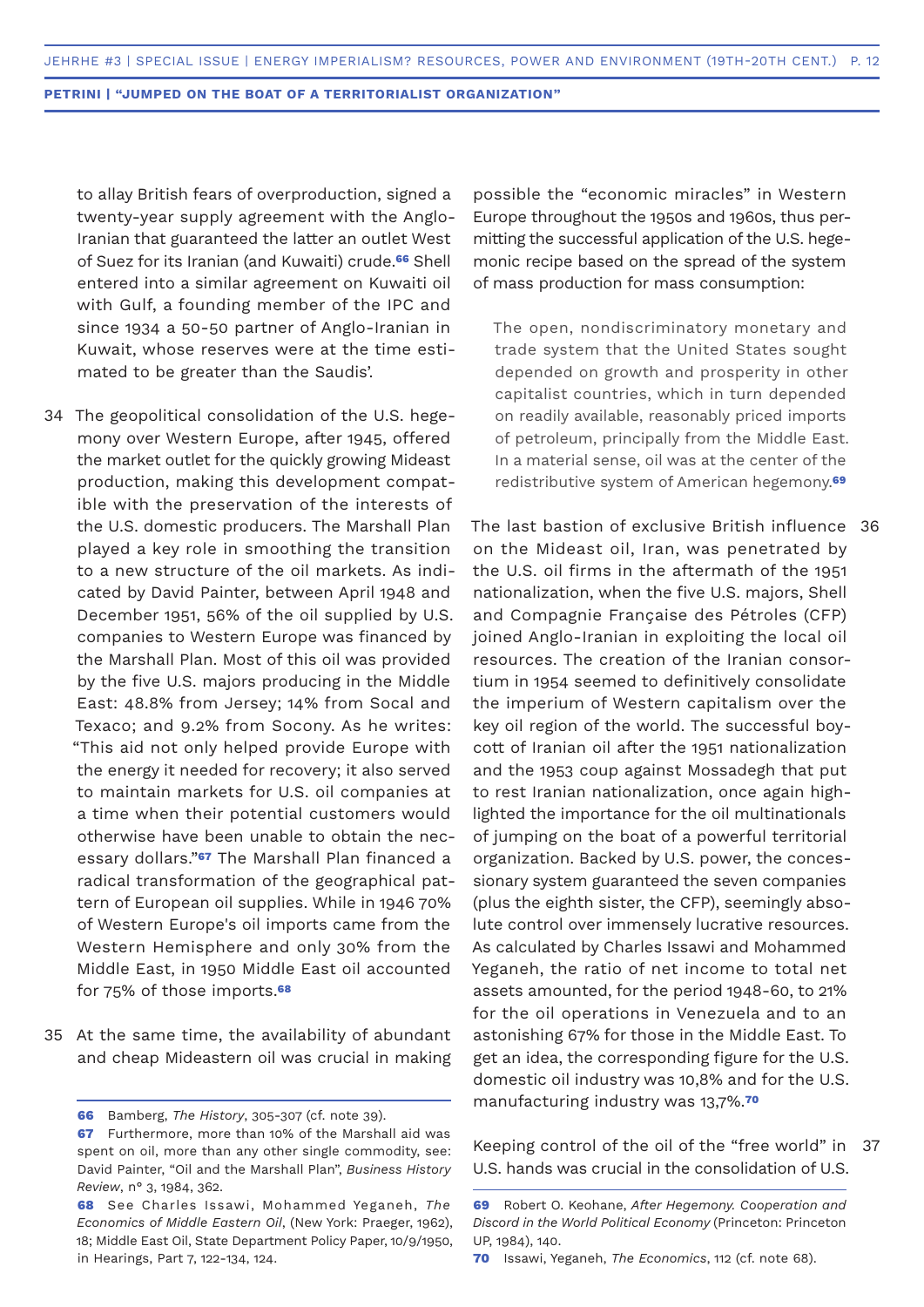hegemony. In early 1953 a debate raged within the outgoing Truman administration about the advisability of an antitrust legal action against the seven majors, accused by the attorney general and the Department of Justice of having established a world cartel since 1928 (what they actually did). The Departments of State, Defense and the Interior replied to the Department of Justice's allegations in a long, top secret position paper jointly presented to the National Security Council in early January.**71** The document reaffirmed the usual syllogism.

First, controlling the main oil production regions 38 was vital to assure the prosperity of the free world:

> Since Venezuela and the Middle East are the only sources from which the free world's import requirements for petroleum can be supplied, these sources are necessary to continue the present economic and military efforts of the free world. It therefore follows that nothing can be allowed to interfere substantially with the availability of oil from those sources to the free world.

Second, only American and British oil compa-39 nies were capable of guaranteeing an adequate development of the oil resources. The previous experiences with nationalization had demonstrated that the producing countries lacked the requisite expertise and capital.

> These nationals [the U.S. and British companies] have provided the ingenuity, capital, and technology to bring forth production from those areas on the tremendous scale required to fulfill world requirements. As matters now stand, they alone are capable of maintaining and expanding the production of those areas to meet the rising demand for petroleum of the free world. If United States and United Kingdom companies were for any reason expelled from Venezuela

and the Middle East, the oil from those areas would to a serious extent be lost to the free world.

Consequently, the document concluded, as 40 Forrestal had ten years earlier, it was in the highest interest of the U.S. government to protect these companies and their concessions:

American and British oil companies thus play a vital role in supplying one of the free world's most essential commodities. The maintenance of, and avoiding harmful interference with, an activity so crucial to the well-being and security of the United States and the rest of the free world must be a major objective of United States Government policy.

On 11 January, President Truman announced the termination of the grand jury investigation for national security reasons.**72** The majors were thus given a green light to continue untroubled their collusive market practices and to consolidate their hold on the industry by establishing the Iranian consortium, the only one in which the "Seven Sisters" were jointly represented. 41

Occasionally the economic and the geopolitical 42logics constitutive of imperialism seemed to be at variance. This happened more evidently in the 1940s with Ickes' interventionism and his search for a clearer demarcation of the public and the private spheres of interest in oil affairs. It happened again in the 1970s, in the aftermath of the first oil crisis, as we shall see. But even in the heyday of the Seven Sisters' dominance some strains emerged. The clearest case was arguably offered by the Shah's pressing requests for a rise in Iranian oil production during the 1960s.**73** The U.S. State Department supported the demands of a key regional ally in

**<sup>71</sup>** Frus 1952–1954, General: Economic and Political Matters, Volume I, Part 2, Doc. 159, Nsc 138/1, National Security Problems Concerning Free World Petroleum Demands and Potential Supplies, Top Secret, Washington, 6/1/1953, 1317-1329.

**<sup>72</sup>** As reported in MNOC, 64, Truman "emphasized, however, that he wished the case to be pursued vigorously in the civil courts". The civil case went on for ten years with no decision made in the end. The text of Truman's letter is in Hearings, part 7, 102.

**<sup>73</sup>** An overview of Iranian requests can be found in John J. McCloy Papers, Amherst College (JMP), Box 36, Folder 33, Oil General 1966, Memo: Current Iranian Situation, 2/11/1966.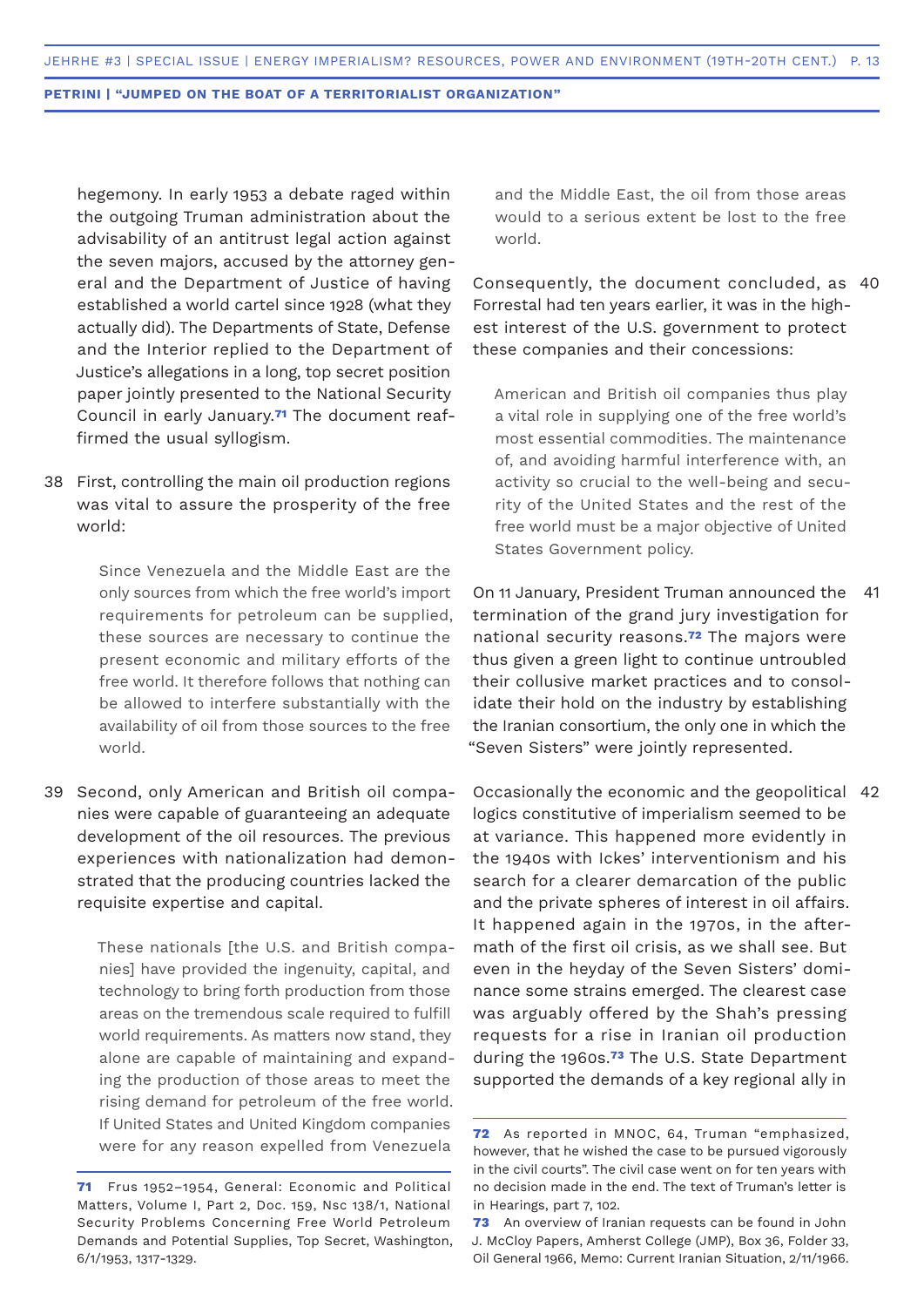search of additional resources to fund its programs of economic and military development. Notwithstanding the State's efforts, the companies resisted a rise in Iran's oil output lest it jeopardize the delicate balance of global oil trade**74**. In the end some form of compromise had to be devised. But on the whole, the companies were successful in circumventing the State's pressures and the compromise reached was much nearer to their positions than to government's.

43 The fact was that they held the whip hand in an asymmetrical relationship. This was due to several factors. First, once the preservation of companies' positions in the producing countries was assumed as a matter of national interest, diplomats and high ranking politicians had to bow to the needs of big business and prioritize the defence of profit over the demands of allies. Second, information on the oil markets was a monopoly of the companies. Even in the U.S. and the UK, the state apparatuses lacked the knowledge and expertise to comprehend the realities of international oil trade.**75** Finally, the oil companies could boast about their role as energy suppliers for the industrial societies and as an intermediary in the relationship with producing countries. As stated by Socony's chairman, Albert Nickerson: "As long as the privately owned international oil companies continue to act as a bridge and a buffer between governments […] it will be possible to reconcile and accommodate the conflicting interests of the producing countries and the consuming countries."**<sup>76</sup>**

# **THE SHOCK**

During the 1960s, the change in the oil market, 44 with the entry of many independent actors undercutting the grip of the majors on the international oil trade and the increasingly autonomous and combative stance of the producing governments, fatally undermined the foundations of the system.**77** The quadrupling of the oil price in the early 1970s, a consequence of the developments of the preceding decade, brought many in the consuming countries to question the wisdom of delegating the pursuit of the national interest to the action of private companies. The negotiations on the oil price preceding the shock of 1973 represented the last instance of the system inaugurated in Mesopotamia fifty years earlier in which the companies sat directly at the table while the consumers' governments stood backstage.**<sup>78</sup>**

In the wake of these dismal results, from the 45consumer's perspective, of the oil negotiations of the early 1970s, there was a wide public backlash against multinationals. In the U.S. the Senate held a comprehensive investigation, that lasted several months and filled a few volumes, on the activities of the oil multinationals since the 1930s. Its findings and conclusions were summed up by Senator Ted Kennedy:

The exhaustive hearings conducted by Senator Frank Church before the Senate Subcommittee on Multinational Corporations conclusively demonstrated that for most of the postwar era the US Government viewed the multinational oil companies as instruments of US foreign policy, especially in the Middle East, and that the US Government also considered the interests of the companies basically identical with the US national interest. Out of these two assumptions evolved the system of oil allocation

**<sup>74</sup>** For a vivid illustration of this dialectic between diplomacy and business see for ex. Memorandum to file, Meeting in Washington with State Department, Iranian Problems, 28/3/1968, in Hearings, Part 7, 274-275, which reports a meeting between State's representatives, headed by the Undersecretary for Political Affairs Eugene Rostow and some top executives of American oil companies.

**<sup>75</sup>** On the UK situation see Jonathan Kuiken, "Caught in Transition: Britain's Oil Policy in the Face of Impending Crisis, 1967-1973", *Historical Social Research*, n° 4, 2014, 272-290; on the U.S. cf. MNOC, 15-16.

**<sup>76</sup>** JMP; Box 36, Folder 15, Oil General 1963, How International Oil Companies Serve the Free World, A talk by Albert L. Nickerson, Chairman of the Board, Socony Mobil Oil Co., San Francisco, 14/9/1962.

**<sup>77</sup>** Steven A. Schneider, *The Oil Price Revolution* (Baltimore: The Johns Hopkins UP, 1983).

**<sup>78</sup>** Francesco Petrini, "Eight Squeezed Sisters. The Oil Majors and the Coming of the 1973 Oil Crisis", in Elisabetta Bini, Giuliano Garavini, Federico Romero (eds), *Oil Shock: The Crisis of 1973 and its Economic Legacy* (London: I.B. Tauris, 2016).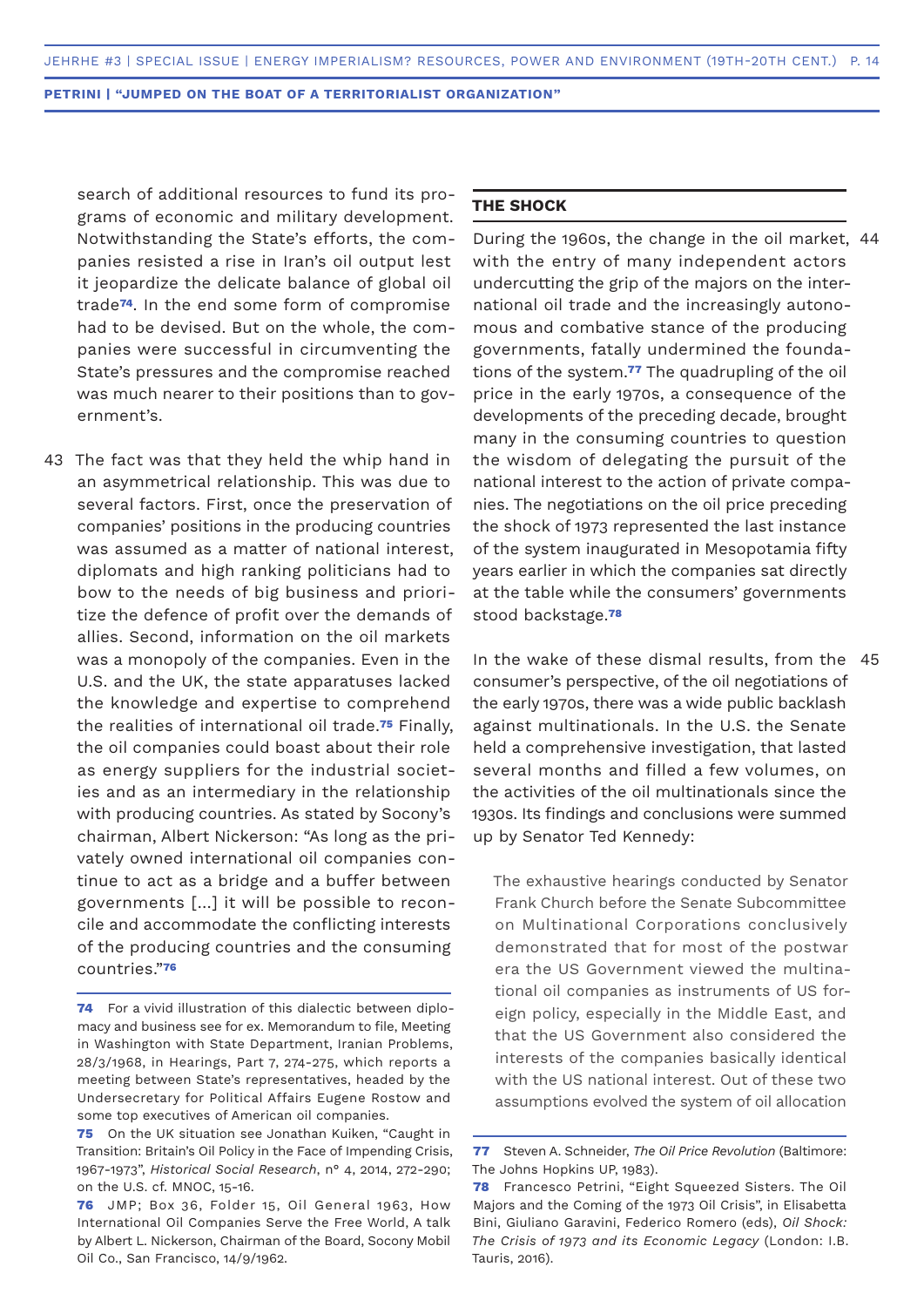administered by the majors and relied upon by the consumer nations. This system has now collapsed. As a consequence, the policy assumptions on which the system was founded can no longer be relied upon.**<sup>79</sup>**

- As a reaction to the crisis and to the ambiguous 46 role played by the companies in it, criticisms of the identification of the national interest with that of the companies and proposals for a more autonomous profile of the public action in the energy domain flowed throughout the Western world.**<sup>80</sup>**
- 47 In the U.S., the Senate Subcommittee on Multinational Corporations pleaded for a democratization of the process of definition of the national interest:

In a sense, this is the overriding lesson of the petroleum crisis: in a democracy, important questions of policy with respect to a vital commodity like oil, the life blood of an industrial society, cannot be left to private companies acting in accord with private interests and a closed circle of government officials. They must be surfaced for public debate and education so that a coherent policy can be evolved with a firm base of public support.**<sup>81</sup>**

48 In the UK, the wisdom of delegating the oil policy to the companies was put in doubt. As a report on British oil policy concluded: "up to now HMG has been able, in the main, to achieve […] secure oil supplies at reasonable prices with a basically *laissez-faire* policy", yet the recent developments in the oil markets "suggest that, despite the hazards of interfering in such a complex industry, HMG will have to play a more positive role than

hitherto, in co-operation with other major consumer governments […]."**82** The companies, had spent almost all their credibility at the negotiating table with OPEC. As Nicholas Fenn, Deputy Head of the Foreign Office Energy Department wrote in June 1973: "The companies themselves have reached the end of the road. They can no longer guarantee oil delivery, let alone at reasonable prices. They will continue to resist OPEC demands as skilfully as possible, but we must be under no illusion – they will surrender every time in the end."**<sup>83</sup>**

In the effervescent political climate of the time, 49 many predicted the end of the oil imperialism. A British backbencher declared: "the era of […] Western oil imperialism in the Middle East [had come] to an end".**84** His name was Winston Churchill, the nephew of the man we can consider the founding father of oil imperialism in the Middle East.

# **EPILOGUE**

Actually things didn't change as radically as the 50young Churchill predicted. The neo-liberal revolution brought about the shelving of the proposals directed at breaking off, or at least at loosening, the connection between state power and big business. In the "actual pragmatics of neoliberalism", in David Harvey's words,**85** the dose of state support to capitalist interests might be obfuscated by an omnipresent *laissez-faire* rhetoric but it is actually heavy and crucial in supporting the level of profitability. In the oil industry the need for a strong public boat on which to jump became even more pressing after the Western companies found themselves facing states and public companies that were

**81** MNOC, 17-18.

**<sup>79</sup>** 94th Congress, *Hearings Before the Subcommittee on Energy of the Joint Economic Committee of the United States Congress, Multinational Oil Companies and OPEC: Implications for U.S. Policy, June 2, 3 and 8, 1976* (Washington: U.S. Government Printing Office, 1977), 3-4.

**<sup>80</sup>** Francesco Petrini, "Oil: Too Important to be Left to the Oilmen? Britain and the First Oil Crisis, 1970-3", in John Fisher, Effie Pedaliu, Richard Smith (eds), *The Foreign Office, Commerce and British Foreign Policy since 1900: Volume II: 1945-to date* (London: Palgrave, 2016).

**<sup>82</sup>** Documents on British Policy Overseas, S. III, vol. IV, The year of Europe: America, Europe and the energy crisis, 1972-1974, edited by Keith Hamilton and Patrick Salmon (London: Routledge, 2006), CAB 134/3606, Memo by P. E. Walker, 8 February 1973.

**<sup>83</sup>** The National Archives of the United Kingdom, Kew Gardens (TNA), FCO 55/1057, Fenn, Oil Talks with the Companies, 29 June 1973.

**<sup>84</sup>** TNA/FCO 55/1059, Note for the record, Energy, 31/1/1973. **85** David Harvey, *A Brief History of Neoliberalism* (Oxford: Oxford UP, 2005), 21.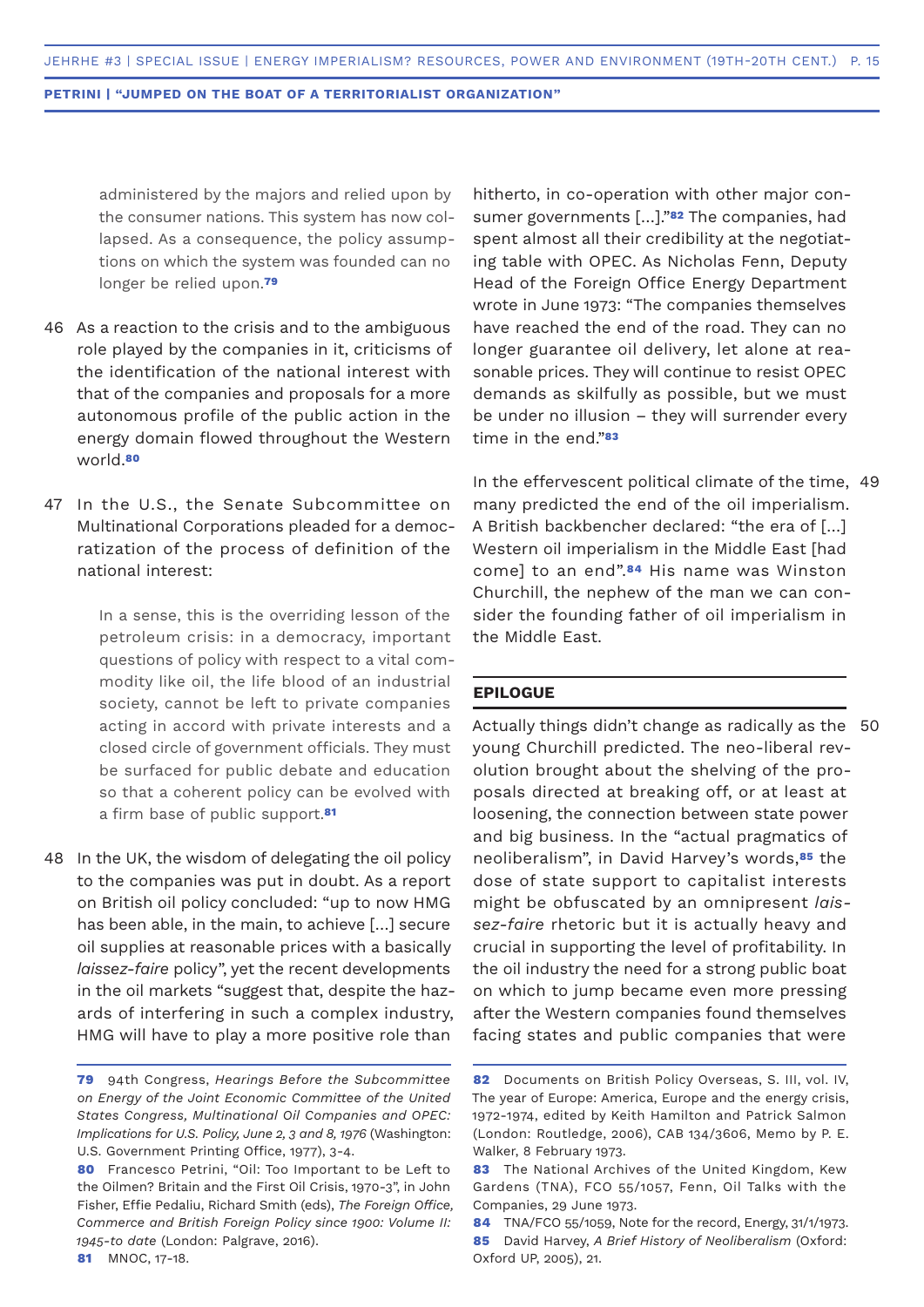no longer the weak semi-sovereign entities of the immediate postcolonial past.

- In the aftermath of the oil crises of the 1970s, the majors lost their role as sole intermediary between consumers and producers and their absolute control over international oil, but this development only slightly diminished their wealth and their political clout. During the 1980s, they acted to curb the role of OPEC as the main price-setting entity for international oil. New areas of production in politically safe regions (North Sea, Alaska) were quickly developed while spot prices and future contracts were replacing posted prices and intergovernmental contracts.**86** Since the early 1990s, Middle East wars have played a key role in producing a condition of "scarcity", thus helping to keep the oil supply and offer in balance. Once again, as already happened in the 1950s and 1960s, Iraqi oil production (and then Iran) was penalized by the needs of the "market". The imperative of the "creation of scarcity"**87** has become even more pressing after the boom of oil shale production within the USA. 51
- 52 In all of this the cooperation with the power of the U.S. state was crucial. Politicians and state officials nurtured a geopolitical agenda of their own and maintained as a key objective of U.S. foreign policy the conservation of a form of direct or indirect control of the main sources of oil.**88** As Harvey put it:

Not only does [the invasion of Iraq] constitute an attempt to control the global oil spigot and hence the global economy through domination over the Middle East. It also constitutes a powerful U.S. military bridgehead on the Eurasian land mass which, when taken together with its gathering alliances from Poland down through the Balkans, yields it a powerful geostrategic position in Eurasia with at least the potential to disrupt any consolidation of a Eurasian power.**<sup>89</sup>**

However, the preliminary impression is that, as 53 in the past, in a clash between the logic of capitalism and that of geopolitics, the former prevails. From the history we have reviewed, we have evidence that, once the national interest is assumed as coincident with that of private companies, the result is the defence of the companies' aims and objectives at all costs. As Keynes said, a firm "has no object in the world except to end up with more money than it started with."**<sup>90</sup>** In other words, the protection of private profit ends up prevailing over political and diplomatic considerations*. Still, government officials could consider themselves – as Ralph Miliband wrote – "*above the battles of civil society, as classless, as concerned above all to serve the whole nation, the national interest."**<sup>91</sup>**

Finally, one fundamental change occurred in 54the last decades: the weakening of the hegemonic capacity of the United States and the emergence of new rivals on the global energy scene has made oil imperialism deadlier with a more frequent recourse to force. To paraphrase Karl Polanyi, to maintain the sway of the Western imperialism on some of the key world oil reserves it has become increasingly necessary to have recourse to the ominous poise of a heavy ship's cannon rather than to the timely pull of a thread in the international energy network.**<sup>92</sup>**

**<sup>86</sup>** Francesco Petrini, "Counter-shocked? The oil majors and the price slump of the 1980s", in Duccio Basosi, Giuliano Garavini, Massimiliano Trentin (eds), *Countershock: The Oil Counter-Revolution of the 1980s* (London: I.B. Tauris, 2018), 76-96.

**<sup>87</sup>** On the centrality of this concept in the oil industry's history see Timothy Mitchell, Carbon Democracy. Political Power in the Age of Oil (London: Verso, 2011), 39-42.

**<sup>88</sup>** See for example, as an influential statement of the goals of U.S. foreign policy in the post-Cold War world which explicitly affirms this objective, the "Defence Planning Guidance" circulated within the George H.W. Bush administration in 1991/92 (https://nsarchive2.gwu.edu//nukevault/ ebb245/index.htm, accessed 18/02/2020).

**<sup>89</sup>** Harvey, The New Imperialism, 85 (cf. note 6).

**<sup>90</sup>** John M. Keynes, *The Collected Writings*, vol. 29 (London: Macmillan Press, 1971), 89.

**<sup>91</sup>** Miliband, *The State*, 72 (cf. note 10).

**<sup>92</sup>** Karl Polanyi, *The Great Transformation. The Political and Economic Origins of Our Time* (Boston: Beacon Press, 2001), 14.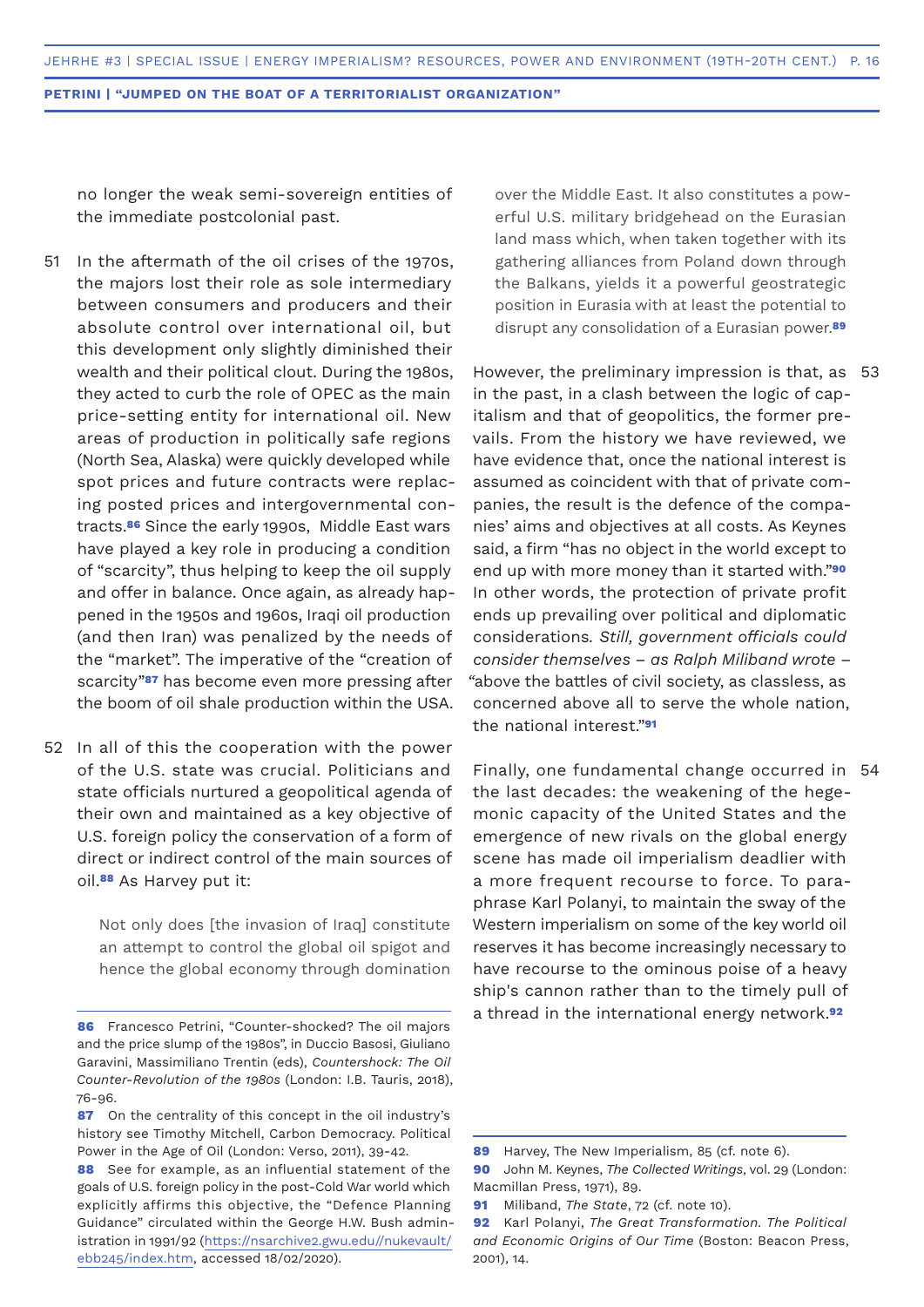# **Bibliography**

# **93rd Congress, Subcommittee on Multinational Corporations of the Committee on Foreign Relations of the United States Senate**

*A Documentary History of Petroleum Reserves Corporation 1943-1944* (Washington: U.S. Government Printing Office, 1974).

## **93rd Congress, Report to the Committee on Foreign Relations of the U.S. Senate**

*Multinational Oil Corporations and U.S. Foreign Policy*, 2/1/1975 (Washington: U.S. Government Printing Office, 1975).

#### **93rd Congress**

*Hearings Before the Subcommittee on Multinational Corporations of the Committee on Foreign Relations of the U.S. Senate* (Washington: U.S. Government Printing Office, 1975), part 4 and part 8.

## **94th Congress, Hearings Before the Subcommittee on Energy of the Joint Economic Committee of the United States Congress**

*Multinational Oil Companies and OPEC: Implications for U.S. Policy* (Washington: U.S. Government Printing Office, 1977).

# **Anderson Irvine**

*Aramco, the United States and Saudi Arabia. A Study of the Dynamics of Foreign Oil Policy, 1933- 1950* (Princeton: Princeton UP, 1981).

# **Arrighi Giovanni**

*The Long 20th Century: Money, Power and the Origins of Our Times* (London: Verso, 2009).

#### **Auzanneau Matthieu**

*Or noir. La grande histoire du pétrole* (Paris : La Découverte, 2015).

#### **Bamberg James**

*The History of the British Petroleum Company. Volume 2: The Anglo-Iranian Years, 1928-1954* (Cambridge: Cambridge UP, 1994).

### **Blair John M.**

*The Control of Oil* (New York: Vintage Books, 1976).

#### **Brand Donald R.**

"Corporatism, the Nra, and the Oil Industry", *Political Science Quarterly*, n° 1, 1983, 99-118.

# **Braudel Fernand**

*Afterthoughts on Material civilization and Capitalism* (Baltimore: The Johns Hopkins UP, 1977).

*Civilization and Capitalism, 15th-18th Century: Vol. II. The Wheels of Commerce* (London: Collins, 1982).

## **Callinicos Alex**

*Imperialism and Global Political Economy* (Cambridge: Polity Press, 2009).

#### **DeNovo John**

"The Movement for an Aggressive American Oil Policy Abroad, 1918- 1920", *The American Historical Review*, n° 4, 1956, 854-876.

*American Interests and Policy in the Middle East 1900-1939* (Minneapolis: The University of Minnesota Press, 1963), 176-202.

#### **Di Tommaso Gaetano**

*America's Energy Transition, the Evolution of the National Interest, and the Middle Eastern Connection at the Dawn of the Twentieth Century* (PhD diss., University of Bologna, 2017).

Documents on British Policy Overseas, S. III, vol. IV, The year of Europe: America, Europe and the energy crisis, 1972-1974, edited by Keith Hamilton and Patrick Salmon (London: Routledge, 2006).

### **Eley Geoff**

"Defining social imperialism: use and abuse of an idea", *Social History,* vol. 1, 1976, 269–290.

# **Fanning Leonard M.**

*The Story of the American Petroleum Institute; a Study and Report* (New York: World Petroleum Policies, 1959).

Foreign Relations of the United States, 1944, The Near East, South Asia, and Africa, the Far East, vol. V (Washington: U.S. Government Printing Office, 1965).

Foreign Relations of the United States, 1950, The Near East, South Asia, and Africa, vol. V (Washington: U.S. Government Printing Office, 1978).

Foreign Relations of the United States, 1952–1954, General: Economic and Political Matters, Volume I, Part 2, (Washington: U.S. Government Printing Office, 1983).

#### **Frankel Paul H.**

*Essentials of Petroleum* (London: Frank Cass, 1969).

#### **Frey John W., Ide H. Chandler**

*A History of the Petroleum Administration for War, 1941-1945* (Washington: U.S. Government Printing Office, 1946).

#### **Gibb George S. and Knowlton Evelyn H.**

*History of Standard Oil Company (New Jersey),* vol. II: *The Resurgent Years 1911-1927* (New York: Harper & Brothers, 1956).

### **Gowan Peter**

"A Calculus of Power", *New Left Review*, n° 16, 2002, 47-67.

#### **Hartshorn Jack E.**

*Oil Companies and Governments: An Account of the International Oil Industry in Its Political Environment* (London: Faber and Faber, 1962).

#### **Harvey David**

*The New Imperialism* (Oxford: Oxford UP, 2003).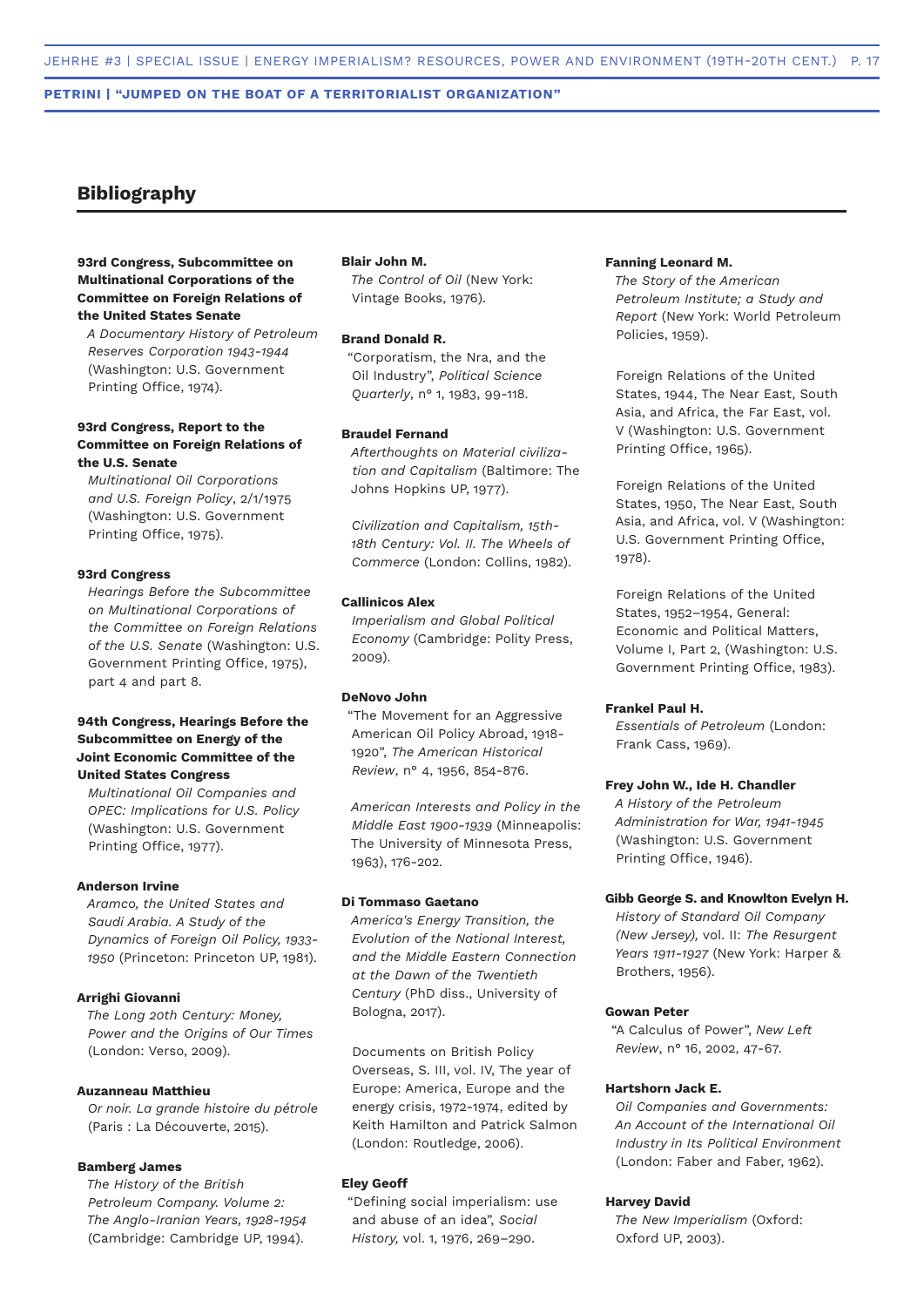#### **Harvey David**

*A Brief History of Neoliberalism* (Oxford: Oxford UP, 2005).

## **Hawley Ellis W.**

*The New Deal and the Problem of Monopoly: A Study in Economic Ambivalence* (New York: Fordham UP, 1995).

### **Hogan Michael J.**

*Informal Entente, The Private Structure of Cooperation in Anglo-American Diplomacy 1918-1928* (Columbia: University of Missouri Press, 1977).

#### **Horkheimer Max**

"Die Juden und Europa", *Zeitschrift für Sozialforschung*, vol. VII/1939 (New York: Institute of Social Research, 1940), 115-137.

# **Issawi Charles, Yeganeh Mohammed**

*The Economics of Middle Eastern Oil*, (New York: Praeger, 1962).

#### **Jones Geoffrey**

*The State and the Emergence of the British Oil Industry* (London: Macmillan, 1981).

#### **Keohane Robert O.**

*After Hegemony. Cooperation and Discord in the World Political Economy* (Princeton: Princeton UP, 1984).

## **Keynes John M.**

*The Collected Writings*, vol. 29 (London: Macmillan Press, 1971).

## **Kuiken Jonathan**

"Caught in Transition: Britain's Oil Policy in the Face of Impending Crisis, 1967-1973", *Historical Social Research*, n° 4, 2014, 272-290.

#### **Lear Linda J.**

*Harold L. Ickes: the Aggressive Progressive, 1874-1933* (New York: Garland Publishing, 1981).

#### **Maugeri Leonardo**

*The age of oil* (Westport: Praeger, 2006).

### **McCormick Thomas J.**

"Drift or Mastery? A Corporatist Synthesis for American Diplomatic History", *Reviews in American History*, n° 4, 1982, 318-330.

### **Miliband Ralph**

*The State in Capitalist Society* (New York: Basic Books, 1969).

#### **Mitchell Timothy**

*Carbon Democracy. Political Power in the Age of Oil* (London: Verso, 2011).

# **Nash Gerald D.**

*United States Oil Policy, 1890-1964* (Pittsburgh: University of Pittsburgh Press, 1968).

### **Nienaber Clarke Jeanne**

*Roosevelt's Warrior: Harold L. Ickes and the New Deal* (Baltimore: Johns Hopkins UP, 1996).

### **Nowell Gregory**

*Mercantile States and the World Oil Cartel, 1900-1939* (Ithaca: Cornell UP, 1994).

#### **Olien Roger M., Davids Diana**

*Oil and Ideology: The Cultural Creation of the American Petroleum Industry* (Chapel Hill: The University of North Carolina Press, 2000).

#### **Painter David**

"Oil and the Marshall Plan", *Business History Review*, n° 3, 1984, 359-383.

*Oil and the American Century: The Political Economy of U.S. Foreign Oil Policy, 1941–1954* (Baltimore: Johns Hopkins UP, 1986).

#### **Penrose Edith**

*The Growth of Firms, Middle East Oil and Other Essays* (London: Frank Cass, 1971).

# **Petrini Francesco**

*Eight Squeezed Sisters. The Oil Majors and the Coming of the 1973 Oil Crisis*, *in* Elisabetta Bini, Giuliano Garavini, Federico Romero (eds), *Oil Shock: The Crisis of 1973 and its Economic Legacy* (London: I.B. Tauris, 2016), 89-114.

*Oil: Too Important to be Left to the Oilmen? Britain and the First Oil Crisis, 1970-3,* in John Fisher, Effie Pedaliu, Richard Smith (eds), *The Foreign Office, Commerce and British Foreign Policy since 1900: Volume II: 1945-to date* (London: Palgrave, 2016), 443-464*.*

*Counter-shocked? The oil majors and the price slump of the 1980s*, *in* Duccio Basosi, Giuliano Garavini, Massimiliano Trentin (eds), *Countershock: The Oil Counter-Revolution of the 1980s* (London: I.B. Tauris, 2018), 76-96.

### **Polanyi Karl**

*The Great Transformation. The Political and Economic Origins of Our Time* (Boston: Beacon Press, 2001).

#### **Randall Stephen J.**

*United States Foreign Oil Policy Since World War I. For Profits and Security* (Montreal & Kingston: McGill-Queen's UP, 2005).

#### **Rosenberg Justin**

"Isaac Deutscher and the Lost History of International Relations", *New Left Review*, n° 215, 1996, 3-15.

#### **Sampson Anthony**

*The Seven Sisters. The Great Oil Companies and the World They Made* (Sevenoaks: Hodder and Stoughton, 1975).

#### **Schneider Steven A.**

*The Oil Price Revolution* (Baltimore: The Johns Hopkins UP, 1983).

## **Sherrill Robert**

*The Oil Follies of the 1970-1980. How the Petroleum Industry Stole the Show (and Much More Besides)*, New York: Anchor Press, 1983).

#### **Silva Herzog Jesús**

*Historia de la expropiación de las empresas petroleras* (Ciudad de México: Instituto Mexicano de Investigaciones, 1973).